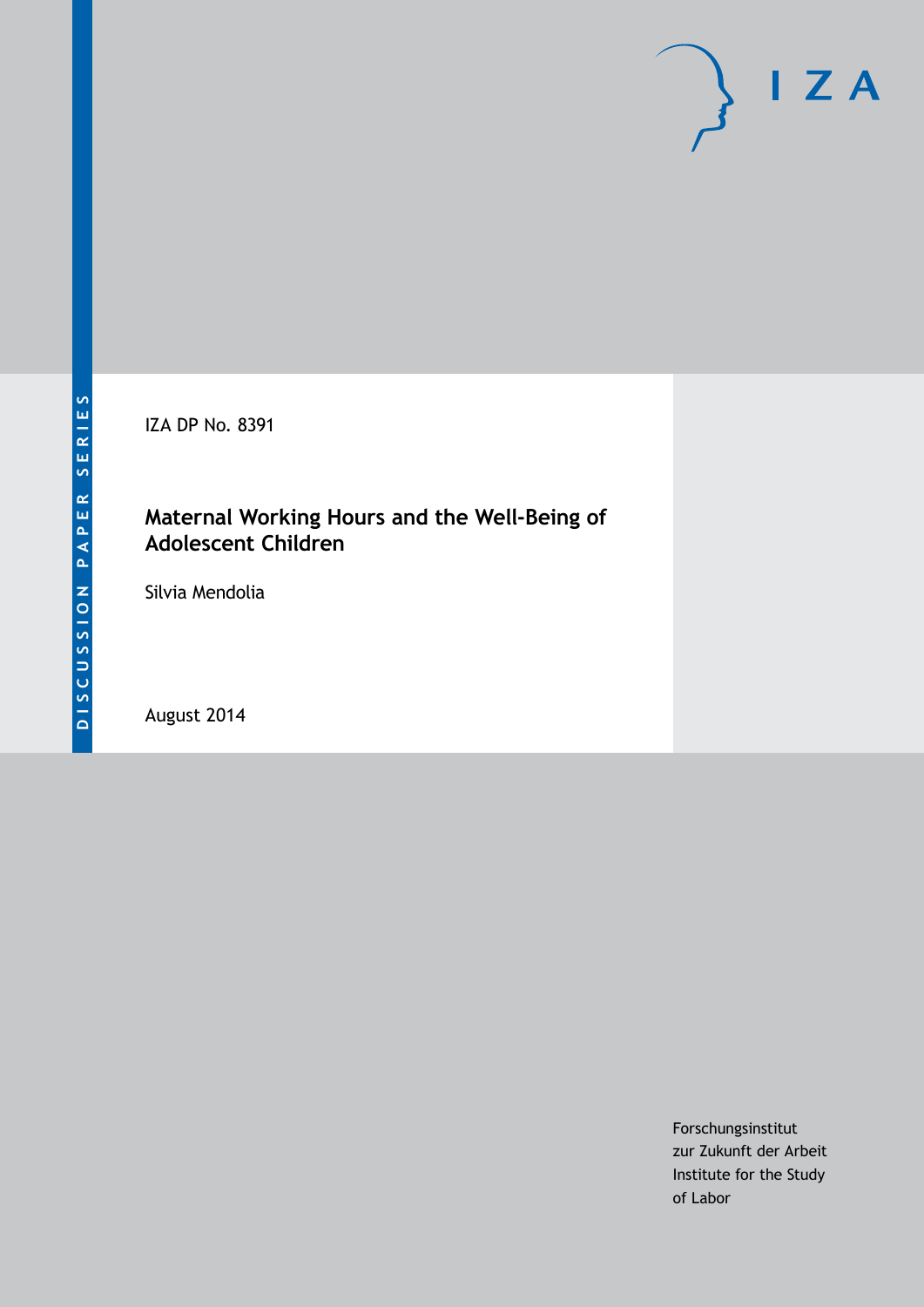# **Maternal Working Hours and the Well-Being of Adolescent Children**

**Silvia Mendolia**

*University of Wollongong and IZA*

Discussion Paper No. 8391 August 2014

IZA

P.O. Box 7240 53072 Bonn **Germany** 

Phone: +49-228-3894-0 Fax: +49-228-3894-180 E-mail: [iza@iza.org](mailto:iza@iza.org)

Any opinions expressed here are those of the author(s) and not those of IZA. Research published in this series may include views on policy, but the institute itself takes no institutional policy positions. The IZA research network is committed to the IZA Guiding Principles of Research Integrity.

The Institute for the Study of Labor (IZA) in Bonn is a local and virtual international research center and a place of communication between science, politics and business. IZA is an independent nonprofit organization supported by Deutsche Post Foundation. The center is associated with the University of Bonn and offers a stimulating research environment through its international network, workshops and conferences, data service, project support, research visits and doctoral program. IZA engages in (i) original and internationally competitive research in all fields of labor economics, (ii) development of policy concepts, and (iii) dissemination of research results and concepts to the interested public.

IZA Discussion Papers often represent preliminary work and are circulated to encourage discussion. Citation of such a paper should account for its provisional character. A revised version may be available directly from the author.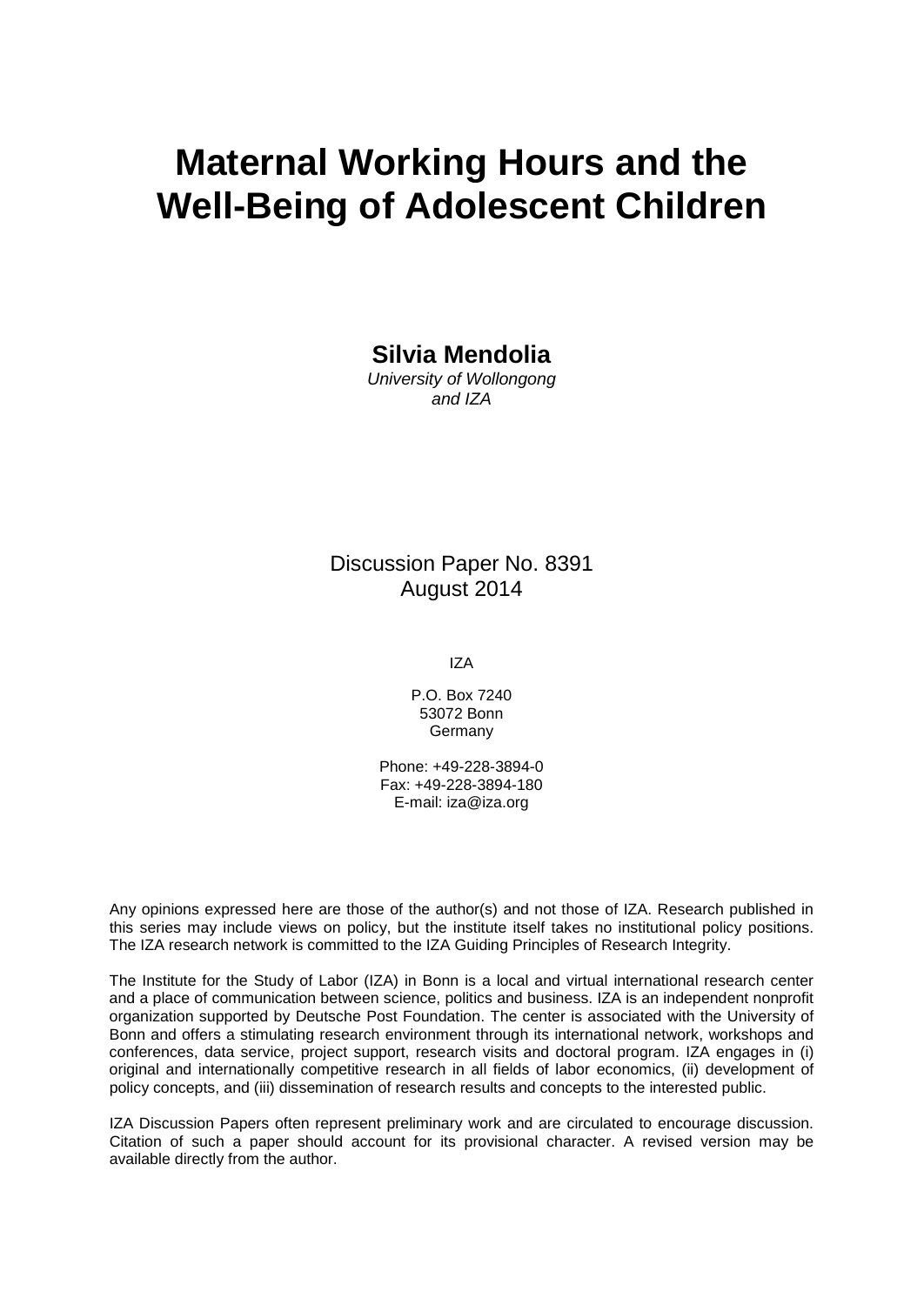IZA Discussion Paper No. 8391 August 2014

# **ABSTRACT**

## **Maternal Working Hours and the Well-Being of Adolescent Children**

This study investigates how maternal working hours are related to various outcomes in children aged 11 to 15 using a sample of mothers and adolescents in the British Household Panel Survey. Research that examines the effects of maternal employment on children has been motivated by the rapid increase of female participation rates in the labour market and increased shares of children living in female-headed or single-mother households. The existing literature on this issue is very limited, mostly based on American data, and provides conflicting results. Fixed effects have been used in the present analysis to control for characteristics of children and families that do not vary over time. The results suggest that full-time maternal employment (as opposed to part-time) has little or no effect on the propensity of adolescents to smoke, their life satisfaction, self-esteem, or intention to leave school at 16. These results are stable and consistent across various specifications of the model and different socio-economic status.

JEL Classification: I10, J13, J22

Keywords: maternal working hours, adolescent well-being, children smoking

Corresponding author:

Silvia Mendolia School of Accounting, Economics and Finance University of Wollongong North Wollongong NSW 2522 Australia E-mail: [silvia\\_mendolia@uow.edu.au](mailto:silvia_mendolia@uow.edu.au)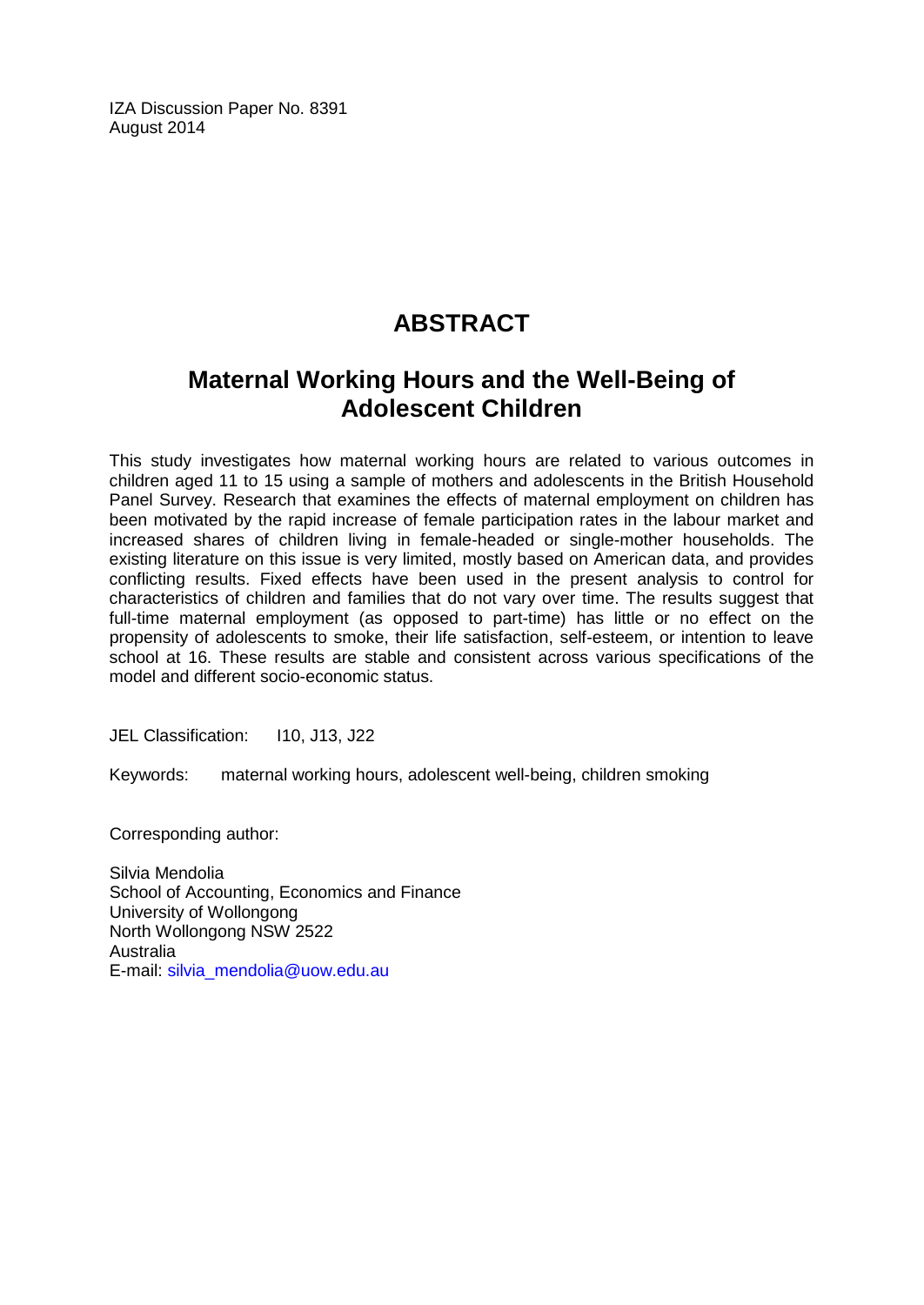### **1 Introduction**

Adolescence is a phase in which very important changes occur, in many different areas physical, psychological and emotional. Teenagers often experiment with risky behaviours, such as smoking tobacco and marijuana and drinking alcohol, and their emotional and psychological well-being is easily affected by their life circumstances.

The objective of this study is to understand whether maternal working hours have an effect on the risk of adolescent children smoking, having low levels of psychological well-being, or leaving education at 16, using data from the British Youth Panel. The existing literature on the effects of maternal employment mostly focuses on early childhood, and only a very limited number of studies analyse effects on older children. These studies are mostly based on American data and provide conflicting results.

The well-being of children is currently of major public and government interest in most Western countries. The British Government's 2003 vision for childhood well-being is articulated in *Every Child Matters: Changes for Children* (ECM), a national initiative to build services around the needs of children and young people. The ECM framework identifies five outcomes as important for child well-being: being healthy, staying safe, enjoying and achieving, making a positive contribution and achieving economic well-being.

Research that examines the effects of maternal employment on children has been motivated by the rapid increase of female participation rates in the labour market (in the UK, women labour marked participation rate increased from less than 40% in the early Sixties, to 50% in the Nineties and more than  $56\%$  after  $2000<sup>1</sup>$  $2000<sup>1</sup>$  $2000<sup>1</sup>$ ) and increased shares of children living in female-headed or single-mother households (the Office of National Statistics in the UK reported that there were nearly 1.5 million lone mothers with dependent children in the UK in 1996 and this figure increased to 1.8 million in 2012).

A great deal of literature in various disciplines examines the consequences of this phenomenon on changes in child-care arrangements and, more generally, in the parent–child relationship. Developmental psychologists generally recognise the primacy of the mother– child relationship, and some interesting recent literature in social sciences has questioned the traditional view that children of working mothers spend less time with their parents now than they did in the past (Bianchi, 2000; Sandberg and Hofferth, 2001; Aughinbauh and Gittleman, 2004). The recent emphasis in welfare policies on promoting parental work underscores the need to investigate the consequences of maternal employment on children and adolescents. As Willis and Brauer (2012) note, the socio-economic context of maternal employment is different from what it was decades ago. For instance, child care is now more readily available (and arguably of higher quality), cultural attitudes about women's work roles have become more egalitarian as women have established rewarding and successful careers, and fathers have assumed more active parenting responsibilities within families.

Most of the existing literature analyses the effect of maternal employment on very young children, and generally shows a deleterious effect during a child's first year (see Harvey, 1999; Goldberg et al., 2008 for reviews; and also Han et al., 2001; Waldfogel et al., 2002; Baum, 2003; Ruhm, 2004; Berger et al., 2005; James-Burdumy, 2005; Joshi and Verripoulou,

 $\overline{a}$ 

<sup>&</sup>lt;sup>1</sup> See Sorrentino, 1983 and World Development Indicators, 2013 (available at

<span id="page-3-0"></span>[http://data.worldbank.org/indicator/SL.TLF.CACT.FE.ZS\)](http://data.worldbank.org/indicator/SL.TLF.CACT.FE.ZS) for a discussion of female labour force participation in developed countries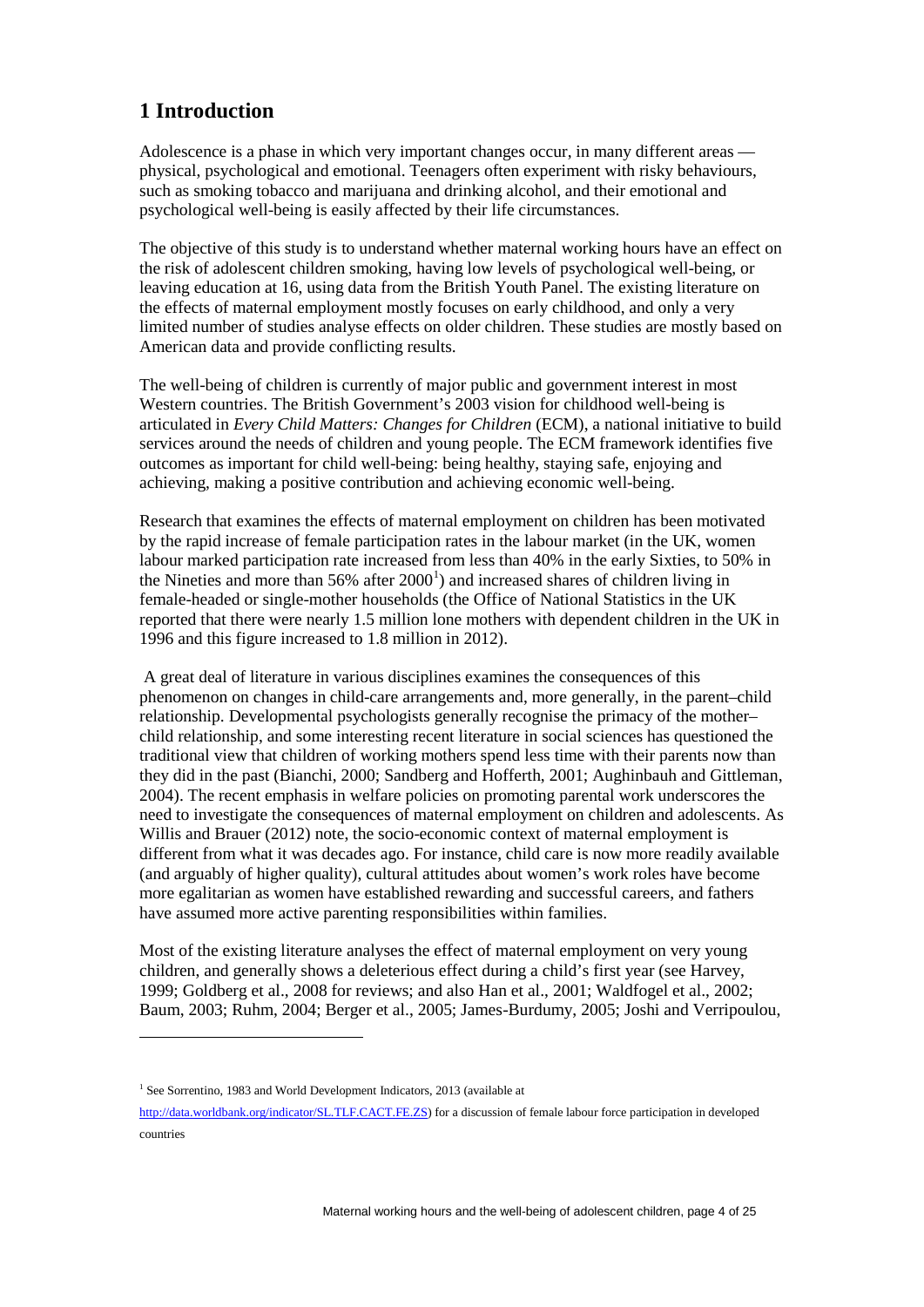2000). Prior research focuses on cognitive development in the first few years of age, paying less attention to possible effects on older children. Whether any effects occur during adolescence is unclear, and most studies on adolescents do not account for the problem of heterogeneous child and family characteristics. Few recent papers in the economic and social science literature analyse the effect of maternal work on older children, but those that do mostly focus on US data and provide conflicting results (Anderson et al. 2003; Aughinbauh and Gittleman, 2004; Loopo, 2004; Gennetian et al., 2008; Ruhm, 2008).

The present study contributes to these gaps in the literature by providing new evidence on the relationship between maternal working hours and different indicators of child well-being, using evidence in recent data from the UK. The indicators comprise the risk of smoking, having low levels of psychological well-being and intentions regarding tertiary education. The paper pays special attention to the different effects by the child's gender, or that which occurs for children from various socio-economic backgrounds (including single-parent families).

The results show that maternal working hours have little or no effect on the risk of children smoking or having low levels of psychological well-being, and a mildly positive effect on the intention to seek further their education after finishing school. Some negative effects are found regarding the risk of low levels of psychological well-being for children from advantaged socio-economic backgrounds, but most of these vanish when an individual's or family's fixed characteristics are taken into account.

The rest of this paper is organised as follows: Section 2 provides some background for this analysis and an overview of the existing literature. Section 3 describes the data and briefly presents some indicators of well-being. Section 4 discusses the estimation methods, Section 5 presents the main results and Section 6 discusses the results and offers some conclusions.

#### **2 Background and overview of existing literature**

Full-time maternal employment can affect adolescents' well-being through a variety of different pathways. Mothers who work long hours may have less time to provide emotional support, monitor their child's behaviour and foster their child's involvement in school and recreational activities. Maternal employment may also weaken the social capital in the parent–child relationship, with children being less likely to identify with parental goals and values (Colemann, 1988), while making it more difficult to create social networks within one's neighbourhood (Aughinbaugh and Gittleman, 2004). Employed women might be more likely to suffer from role conflict and difficulties with reconciling work and family life (Jacobs and Gerson, 2004; Stone, 2007). Adolescents who do not have a stay-at-home parent are also likely to have greater responsibilities, and the effects of these factors may be positive for some teenagers, but negative for others (Lerner and Ree Noh, 2000). However, maternal work also brings additional income to the family that may be invested in educational and recreational activities (Bianchi, 2000 and Heckman, 2000). These factors may reduce parental stress about financial circumstances, and this could have a positive effect on the parent–child relationship (Guo and Harris, 2000). Some mothers who work long hours may arrange their non-work hours so that the amount of time they spend with their children is not reduced, and a mother who is working could be a positive role model for her children, and thereby may be more likely to promote independence to her children (Aughinbaugh and Gittleman, 2004). Recent research also suggests that women's employment is linked to improvements in their physical and mental health (Kostiainen et al., 2009). Therefore, children are more likely to benefit from spillover effects associated with having a mother who is engaged in a rewarding career.

Table 1 provides an overview of the most relevant and recent studies on maternal employment and adolescence in the literature. These studies lead to mixed conclusions. Some research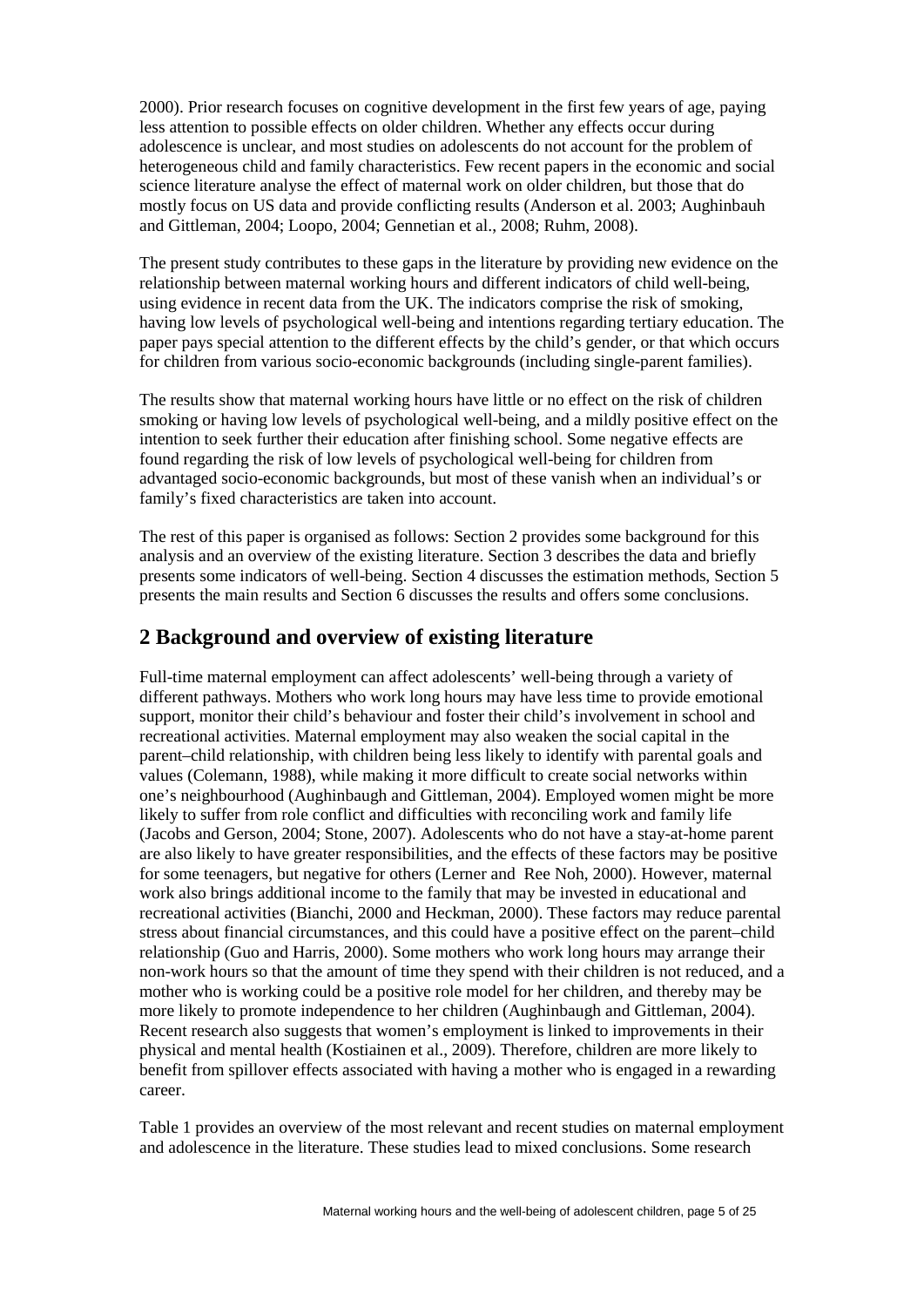shows that the well-being of children is harmed by maternal employment (Muller, 1995; Anderson et al. 2003; Loopo, 2005; Gennetian et al. 2008; Ruhm, 2008; Morril, 2011; Sherburne et al. 2009; Morrissey et al., 2011); whereas other studies demonstrate that no negative effects are associated with maternal employment (Harvey, 1999; Vander Ven et al., 2001; Aughinbaugh and Gittleman, 2004; Greve, 2011; Willis and Brauer, 2012;) and that negative effects found in previous studies are either overstated or explained by selection factors such as maternal education and economic background (Harvey, 1999; Willis and Brauer, 2012). Still other papers find positive or mixed effects of maternal employment on child well-being, especially when maternal employment increases family income (Menaghan et al. 2000; Loopo, 2004; Kalil and Ziol-Guest, 2005; Miller, 2008).

| Author (in<br>chronological<br>order) | Data           | Outcome                                           | <b>Identification</b> strategy                                                                                                                                     | Effect                                                                                                                                           |
|---------------------------------------|----------------|---------------------------------------------------|--------------------------------------------------------------------------------------------------------------------------------------------------------------------|--------------------------------------------------------------------------------------------------------------------------------------------------|
| Muller, 1995                          | <b>NELS</b>    | Mathematics test<br>scores                        | <b>OLS</b>                                                                                                                                                         | Negative effect of full-<br>time work on test<br>scores                                                                                          |
| <b>Harvey</b> , 1999                  | <b>US NSLT</b> | Cognitive skills,<br>self-esteem,<br>behaviour    | <b>OLS</b>                                                                                                                                                         | Minimal or no effect                                                                                                                             |
| Menanghan et al.,<br>2000             | NLSY           | Behavioural<br>problems                           | <b>OLS</b>                                                                                                                                                         | Children of mothers<br>who never worked are<br>most prone to<br>oppositional<br>behavioural problems                                             |
| Han et al., 2001                      | NLSY           | Cognitive<br>outcomes up to<br>ages $7-8$         | <b>OLS</b>                                                                                                                                                         | Negative effect persists<br>up to age $7-8$ , but not<br>for ethnic minorities                                                                   |
| Vander Ven et<br>al., 2001            | NLSY           | Delinquency                                       | <b>OLS</b>                                                                                                                                                         | Maternal work has<br>relatively little or no<br>influence on<br>delinquency, but does<br>have a slight indirect<br>effect through<br>supervision |
| Anderson et al.,<br>2003              | <b>US NSLY</b> | Obesity                                           | Sibling differences<br>FE and IV: local<br>labour market<br>conditions and<br>welfare reforms                                                                      | Maternal employment<br>increases the risk of the<br>child's obesity                                                                              |
| Aughinbaughand<br>Gittleman, 2004     | <b>NLSY 79</b> | Risky behaviours                                  | Sibling differences<br>fixed effect and IV:<br>variation in child-care<br>regulations; child<br>care workers' wages;<br>welfare benefits<br>levels; welfare reform | No effect for<br>employment in first<br>three years of<br>adolescence                                                                            |
| Aizer, 2004                           | 1998<br>NSLY   | Cognitive<br>achievements and<br>risky behaviours | OLS and FE                                                                                                                                                         | Children with adult<br>supervision are less<br>likely to skip school,<br>use alcohol or<br>marijuana, etc.                                       |

**Table 1. Summary of the most recent studies that examine the impact of maternal employment on adolescence**

Maternal working hours and the well-being of adolescent children, page 6 of 25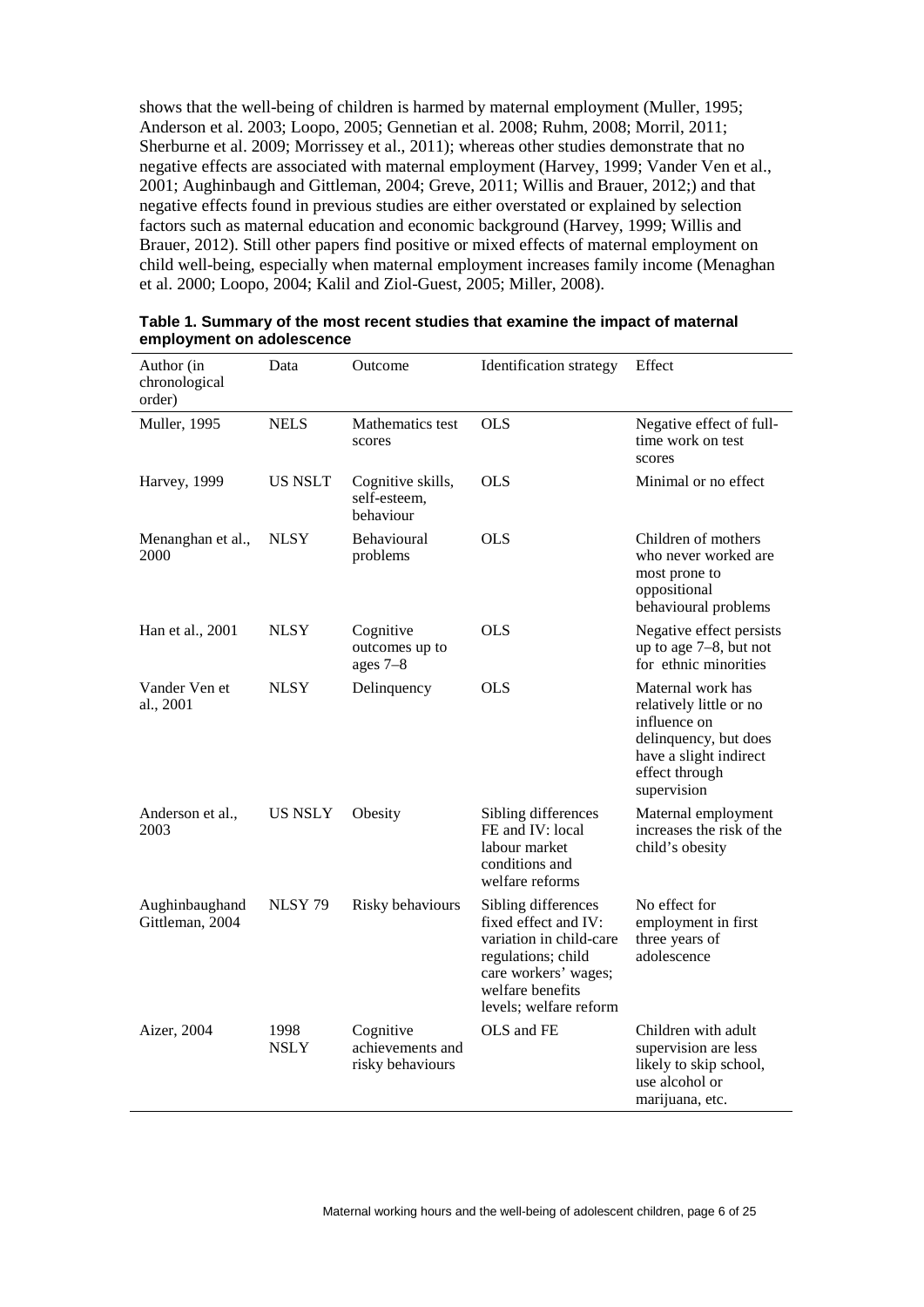| Author (in<br>chronological<br>order) | Data                                                             | Outcome                                   | Identification strategy                                                                          | Effect                                                                                                                                                                             |
|---------------------------------------|------------------------------------------------------------------|-------------------------------------------|--------------------------------------------------------------------------------------------------|------------------------------------------------------------------------------------------------------------------------------------------------------------------------------------|
| Loopo, 2004                           | <b>US NELS</b>                                                   | Teenage<br>childbearing                   | LPM and school FE                                                                                | Positive effect for low-<br>income children and<br>negative effect for<br>high-income ones                                                                                         |
| Loopo, 2005                           | <b>US NSLY</b>                                                   | Risk of spending<br>time at home<br>alone | FE logit model                                                                                   | Children whose<br>mothers work more<br>than 30 hours are more<br>likely to spend time<br>alone home                                                                                |
| Kalil, 2005                           | NLSY79                                                           | Psychological<br>and school<br>outcomes   | <b>OLS</b>                                                                                       | Adolescents whose<br>mothers lose a job and<br>leave the labour market<br>have poorer<br>psychological<br>outcomes                                                                 |
| Gennetian et al.,<br>2008             | $US - low$<br>income                                             | School outcomes                           | Child FE                                                                                         | Full-time work<br>increases the risk of<br>skipping school,<br>behavioural problems<br>and decreases school<br>performance                                                         |
| Miller, 2008                          | <b>NLSY</b>                                                      | Obesity                                   | <b>OLS</b>                                                                                       | Negative effect at ages<br>$9-11$ and positive at 6-<br>8                                                                                                                          |
| Ruhm, 2008                            | <b>US NSLY</b>                                                   | Obesity and<br>cognitive<br>development   | Maternal work over<br>since the child's birth<br>Sibling FE and PSM                              | Negative effect for<br>advantaged children                                                                                                                                         |
| <b>Bishop</b> , 2011                  | <b>HILDA</b><br>Australia                                        | Obesity                                   | IV: average working<br>hours for women in<br>the same industry and<br>local unemployment<br>rate | Part-time or full-time<br>work is associated with<br>children being<br>overweight                                                                                                  |
| Buheler, 2011                         | <b>NICHD</b><br>$-$ UK                                           | Mother and<br>family wellbeing            | Multivariate analysis<br>of covariance                                                           | Mothers working part<br>time show more<br>involvement in the<br>children's school<br>activities                                                                                    |
| Greve, 2011                           | Danish<br>data                                                   | Obesity                                   | IV: municipal<br>unemployment                                                                    | Quality of child care<br>explains part of the<br>difference between the<br>results on maternal<br>employment and<br>children being<br>overweight in Denmark<br>and other countries |
| <b>Morril</b> , 2011                  | <b>US</b><br>National<br>Health<br>Interview<br>Survey<br>(NHIS) | <b>Health outcomes</b>                    | IV: youngest sibling<br>kindergarten<br>eligibility                                              | Maternal employment<br>is associated with<br>adverse health events<br>for school-aged<br>children                                                                                  |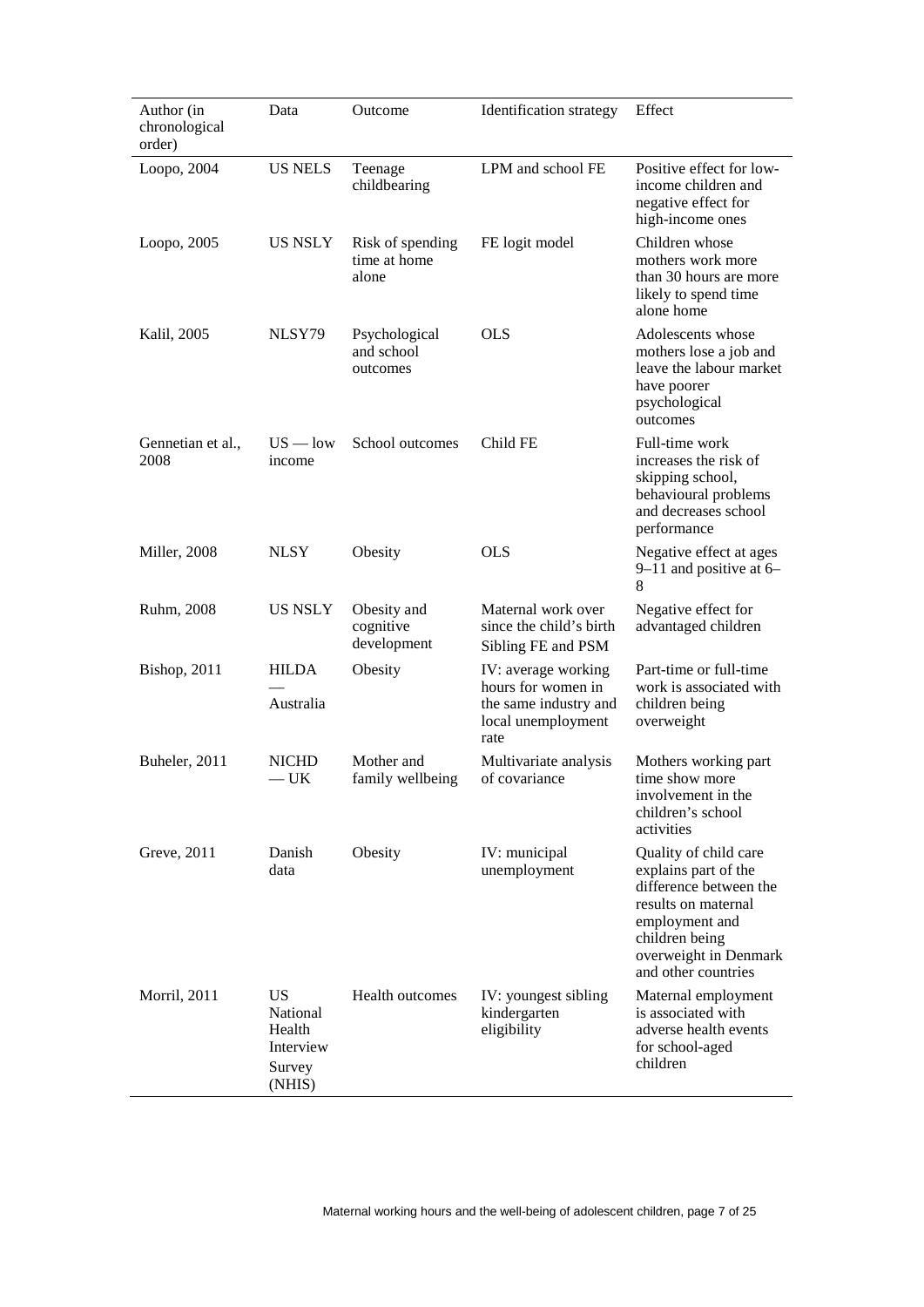| Author (in<br>chronological<br>order) | Data               | <b>Outcome</b>                                                                                   | Identification strategy    | Effect                                                                                                       |
|---------------------------------------|--------------------|--------------------------------------------------------------------------------------------------|----------------------------|--------------------------------------------------------------------------------------------------------------|
| Morrissey et al.,<br>2011             | US<br><b>NICHS</b> | BMI of children<br>aged $8-12$                                                                   | RE and child FE            | Increasing the total<br>time a mother is<br>employed is associated<br>with an increase in her<br>child's BMI |
| Willis and<br><b>Brauer</b> , 2012    | <b>NLSY</b>        | Individual<br>achievement tests<br>in language and<br>mathematics and<br>behavioural<br>problems | Random and fixed<br>effect | Maternal employment<br>largely is<br>inconsequential to child<br>well-being regardless<br>of birth cohort    |

As noted in Ruhm (2008) and Aughinbaugh and Gittleman (2004), caution is required when interpreting the results presented in this literature from a causal perspective: mothers who work long hours may have different characteristics from those who work part time, and the decision to work (whether part- or full-time) may be related to other individual or family characteristics that also affect child behaviour. Reverse causation also may affect the results, where maternal working hours are influenced by child outcomes. For these reasons, estimation performed through ordinary least squares regression (OLS) is likely to be biased, although various techniques can be used to correct this issue.

Table 1 also presents the identification strategies used in the existing literature on maternal employment and adolescent well-being. While a substantial number of studies in the literature still rely on OLS estimation, the more sophisticated of these use fixed effects or instrumental variable estimation. Fixed effects allow control for unobserved time-invariant characteristics of the child or the mother (exploiting the presence of siblings in the sample) while providing consistent estimates under the assumption that any correlation between maternal employment and the error term is attributable to a mother- (or child-) specific fixed effect. These models remove the effects of unobserved individual or family heterogeneity that are constant over time; but the results will be biased if, for instance, maternal employment and child behaviour vary because of a time-specific shock. Furthermore, identification of the effect of maternal work relies on intra-individual variations in the outcomes, and individuals with no variation in outcome do not contribute to the identification process.

A few relevant papers in the literature use instrumental variable estimation to correct the above-mentioned issue (see Table 1). Unfortunately, this technique is not a panacea; it will only provide consistent estimates of the parameter of interest if the instruments are correlated with maternal employment but not related to child outcomes (except via the relationship with maternal employment). Furthermore, if the relationship between the instruments and maternal employment is weak, then the estimated coefficients will be biased and inconsistent (Aughinbaugh and Gittleman, 2004). Examples of instruments for maternal employment used in previous studies include local labour market conditions (e.g., the local unemployment rate or average number of hours by industry, as used in Bishop, 2011; Aughinbaugh and Gittleman, 2004; Greve, 2011), family circumstances (e.g., younger siblings' kindergarten eligibility, as used in Morril, 2011); and welfare reforms (as used in Aughinbaugh and Gittleman, 2004). However, violations of the key assumptions abound for most of these instruments, depending on the outcome variables of interest; for example, local labour market conditions are likely to affect the child's psychological well-being and propensity to smoke, and the same is true for family circumstances, especially those related to the presence of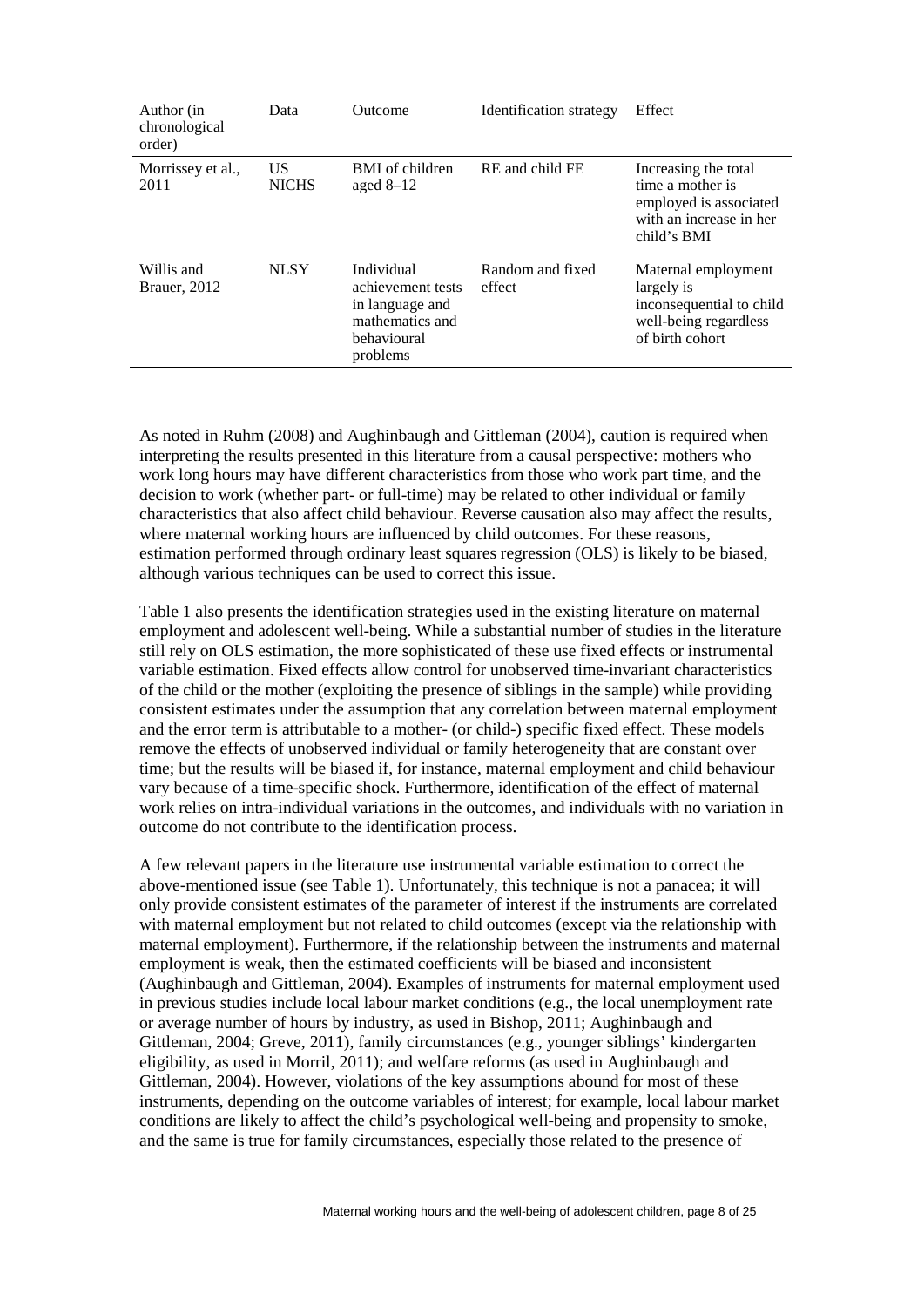younger siblings. Characteristics of maternal employment, such as the sector or industry of employment and size of company, are also unlikely to be suitable instruments because mothers can self-select into different sectors based on available work hours.

This paper follows the approach proposed by Aughinbaugh and Gittleman (2004) and Ruhm (2008), but provides new evidence based on British data, and employs different indicators of children's well-being (i.e., smoking status, psychological well-being and intentions regarding further education). The results are consistent with Aughinbaugh and Gittleman (2004), and have also been estimated separately for girls and boys, for two subsamples stratified by socioeconomic status, and for children living with single mothers.

This study used fixed effects to address the problem of children and families' unobserved heterogeneity. It compares two different versions of the model: the first including a child fixed effect (to allow for the unobservable characteristics of children that may affect the outcomes) and then alternatively including mother fixed effects (to allow for the fact that a mother may have more than one child in the survey and could therefore have some unobserved fixed characteristics that might affect the results). It is very difficult to devise instruments with the power to predict maternal choice of full-time compared to part-time work without having an effect on children's risks of smoking or suffering from low levels of psychological well-being, and the risk of choosing an endogenous or weak instrument is very high. Therefore, this study estimates a range of specifications, adding additional variables to each specification to control for possible sources of heterogeneity, and relies on fixed effects estimation, rather than instrumental variables to test the results. The stability of results across various models is reassuring, and the qualitative pattern of the results is therefore unlikely to be affected.

As with all non-experimental analyses, caution is required in interpreting the causal links of these relationships. Nevertheless, a very rich set of control variables is included, and various sensitivity tests were conducted to confirm the results from the main model.

#### **3 Data**

This study uses a sample of all children living with mothers in paid employment in first 13 waves of the British Youth Panel (BYP), from 1994 to 2006. The original British Household Panel Survey (BHPS) sample was 5,050 households containing 9,092 interviewed adults at wave 1 (1991) with a response rate of 74% of eligible households. The sample was a stratified clustered design and was designed to be representative of the British population. The same individuals were re-interviewed every year at the same time of the year (usually September-October) in all successive waves and, if they split-off from original households, all adult members of their new households were also interviewed.

In previous literature, BHPS data have generally been considered unlikely to suffer from any serious bias resulting from attrition, and the sample remained broadly representative of the population of Britain as it changed during the 1990s (Taylor et al, 2006). For example, Nathan (1999) undertook a systematic analysis of the effects of attrition upon the BHPS. He compared responses to those from Census data, the General Household Survey (GHS) and the Family Expenditure Survey (FES), and concluded that cumulative attrition in the BHPS is limited and does not lead to serious bias (see also Taylor, 1994 for a similar analysis and results).

Since 1994, the BHPS has contained a section aimed at children of ages 11–16 in each household. The main advantage of this dataset is that it may be complemented with information from the main BHPS about family circumstances. The BHPS is a nationally representative sample of approximately 5500 households that were recruited in September 1991.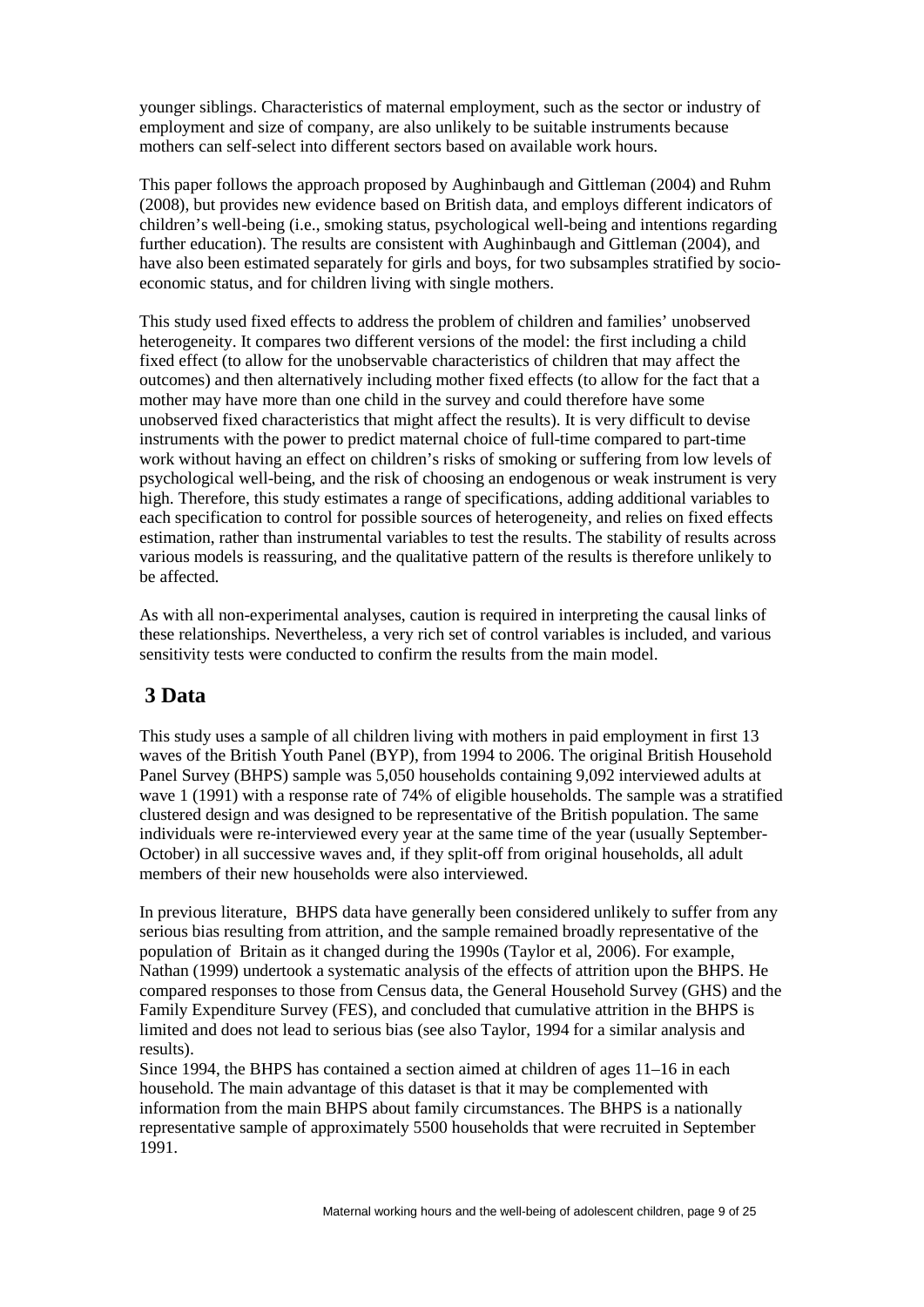The BYP is a relatively unexplored dataset that contains information directly collected from children regarding a large set of behavioural, psychological and attitudinal outcomes. The analysed sample contains children born between 1978 and 1995 who were between 11 and 16 years old at the interview date. The sample is limited to children who were living with their mother at the interview date. This includes over 8,000 observations of children and 3,000 mother–child groups, including mothers with more than one child in the survey.

#### *Outcomes*

In this study, I analyse the impact of maternal working hours on: children smoking, low selfesteem, low life satisfaction and intention to leave education at 16. The choice of outcomes follows the literature (see for example Ermisch et al., 2001) and is also driven by the availability of information in the British Youth Panel: this data set includes various questions on adolescents' outcomes and behaviours, but few of them have been asked consistently in all waves. Therefore, I decided to investigate the effect of maternal hours of work on those particular outcomes, for which information was available in all the 15 waves included in the study.

Smoking among adolescents continues to present a major challenge to the public health community, and the British government has put a great deal of effort into reducing smoking rates among teenagers. WHO statistics on smoking show that approximately one in five young teens aged 13–15 smokes worldwide, and that between 80,000 and 100,000 children worldwide start smoking every day. The evidence shows that approximately 50 per cent of those who start smoking during their adolescent years will go on to smoke for 15 to 20 years. Statistics from Cancer Research UK has shown that trying just one cigarette can make children more likely to start smoking several years later, and that children who smoke often become regular adult smokers. They also suffer immediate health consequences from smoking (such as coughs, increased phlegm, wheezing and shortness of breath) and take more time off school. Today, smoking is known to be the single biggest cause of cancer in the world, and it accounts for one in four cancer deaths in the UK.

The BYP survey asks a variety of questions regarding the smoking behaviour of the child. For the purposes of this study, a child is defined as a smoker if they have smoked at least one cigarette in the last seven days or if they self-categorised as someone who sometimes smokes, but not every week. While there may be obvious concerns about children accurately selfreporting their smoking behaviour, the children's surveys are designed to be fully confidential, with the questionnaire being completed independently by the child using questions taped on a personal headset, rather than given as direct answers to an interviewer.

The BYP contains a rich set of information about adolescents' subjective psychological wellbeing. This analysis focuses on two indicators of self-esteem and life satisfaction and on children's intentions regarding schooling after compulsory education. This study used a constructed continuous measure of self-esteem combining the following items: 'I feel I have a number of good qualities', 'I certainly feel useless at times', 'I am a likeable person', 'I am inclined to feel I am a failure' and 'At times I feel no good at all' (see Ermisch et al., 2001). Individuals could answer these questions on a scale from 1 to 4, with 1 representing 'strongly agree' and 4 representing 'strongly disagree'. The self-esteem score was calculated by summing up the number of times the child placed themselves in the fairly negative or highly negative category. This measure ranged from 0 to 5, with 5 representing the lowest level of self-esteem. The analysis also used a binary indicator of low self-esteem which was equal to 1 if the continuous measure of self-esteem was greater than or equal to 3. Life satisfaction was measured through the responses to the question, 'Can you describe how you feel about your life?' Answers ranged on a scale from 1 to 7, in which 1 was completely happy and 7 was completely unhappy. To compare results on this indicator with previous scores, a binary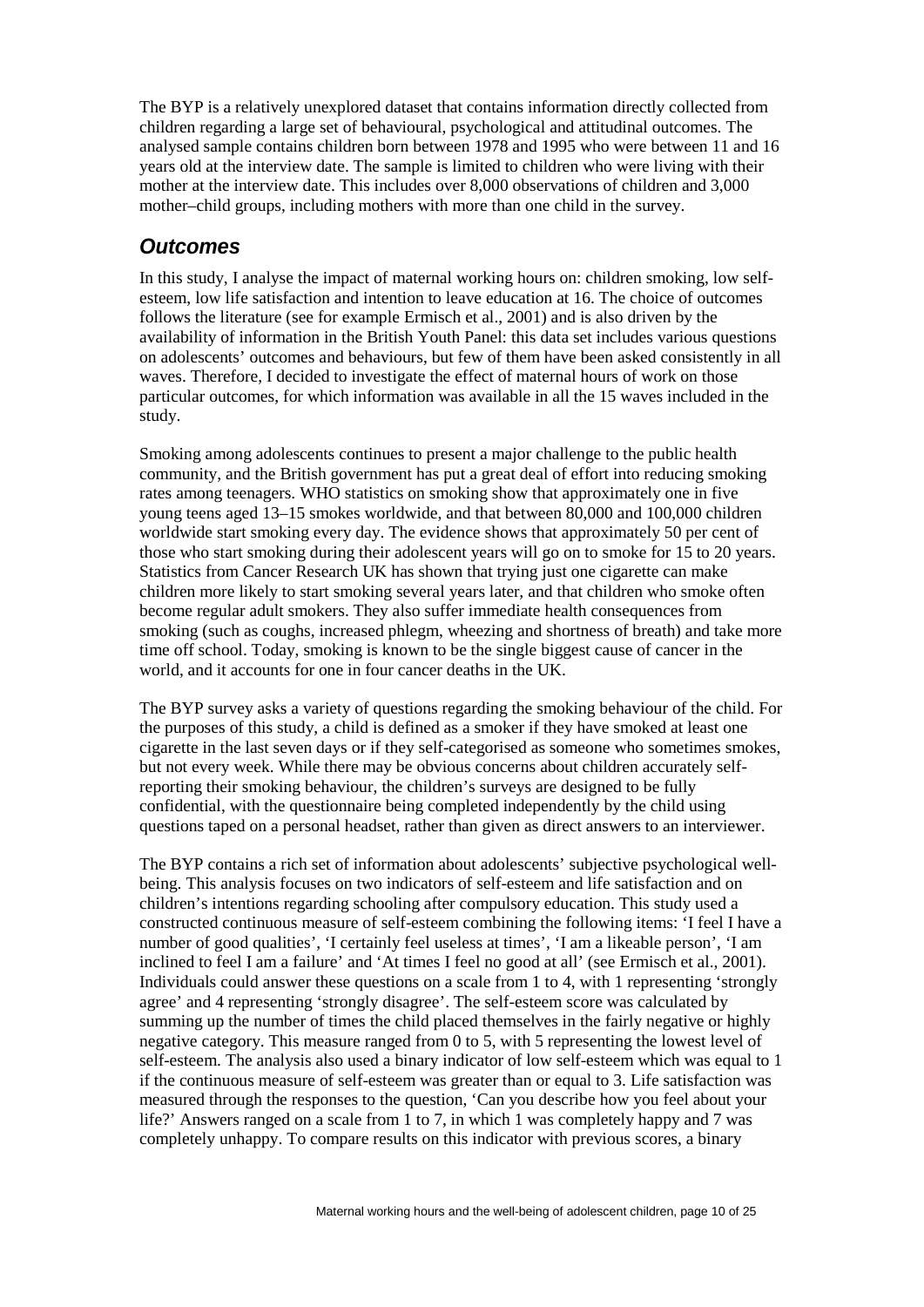variable was constructed that was equal to 1 for children giving a score greater than or equal to 5. Finally, for each wave, the children were asked whether they intended to leave education when they turned 16.

#### *Maternal employment*

This analysis is based on a sample of children living with mothers in paid employment. Thus, the results are conditional on mothers being employed, and the analysis does not compare these children with those who had mothers that were self-employed or out of the labour force. This means that the study does not model the process of mothers' selection into employment. The decision to limit the sample to mothers in paid employment was driven by the fact that self-employed mothers have greater flexibility in choosing their working hours. I have run a few sensitivity analyses that include self-employed mothers or those outside the labour force, and the results of these analyses are similar to those of the main model (see the Appendices tables).

At each wave, individuals were asked about hours usually worked per week in their main job in the BHPS. This information distinguished mothers who worked part-time from those who worked full-time, and estimated three versions of the model, comparing:

- mothers who worked fewer than 25 hours (included) per week with mothers who worked more than 25 hours per week (part-time work compared to full-time work)
- mothers who worked fewer than 30 hours (included) per week with mothers who worked more than 30 hours per week (part-time or long part-time work compared to full-time work)
- mothers who worked fewer than 35 hours (included) per week with mothers who worked more than 35 hours per week (part-time or full-time work compared to long hours of work).

Paternal hours of work were included as a control variable in some sensitivity tests of the model, but these were never found to have an effect on the well-being of children, which is consistent with previous findings in the literature (see, for example, Ruhm, 2008). The present analysis studied the effect of contemporaneous maternal working hours on child outcomes, focusing on the contemporaneous effects of maternal employment on child well-being. A possible extension of this study includes an average of maternal working hours over a child's life.

#### *Other explanatory variables*

This analysis exploits the extensive information available in the BHPS, and the choice of regressors follows those used in the literature. Family and child characteristics included in the main model are the child's gender, mother's and child's ages, the mother's education, household non-labour income, the number of children in the household, the mother's smoking habits and the mother's marital status. This analysis also estimates another two versions of the model, including paternal characteristics such as age, education, labour income, smoking habits and additional background characteristics of the mother. All models control for region of residence and year of interview. Table 2 lists the explanatory variables used in the empirical models.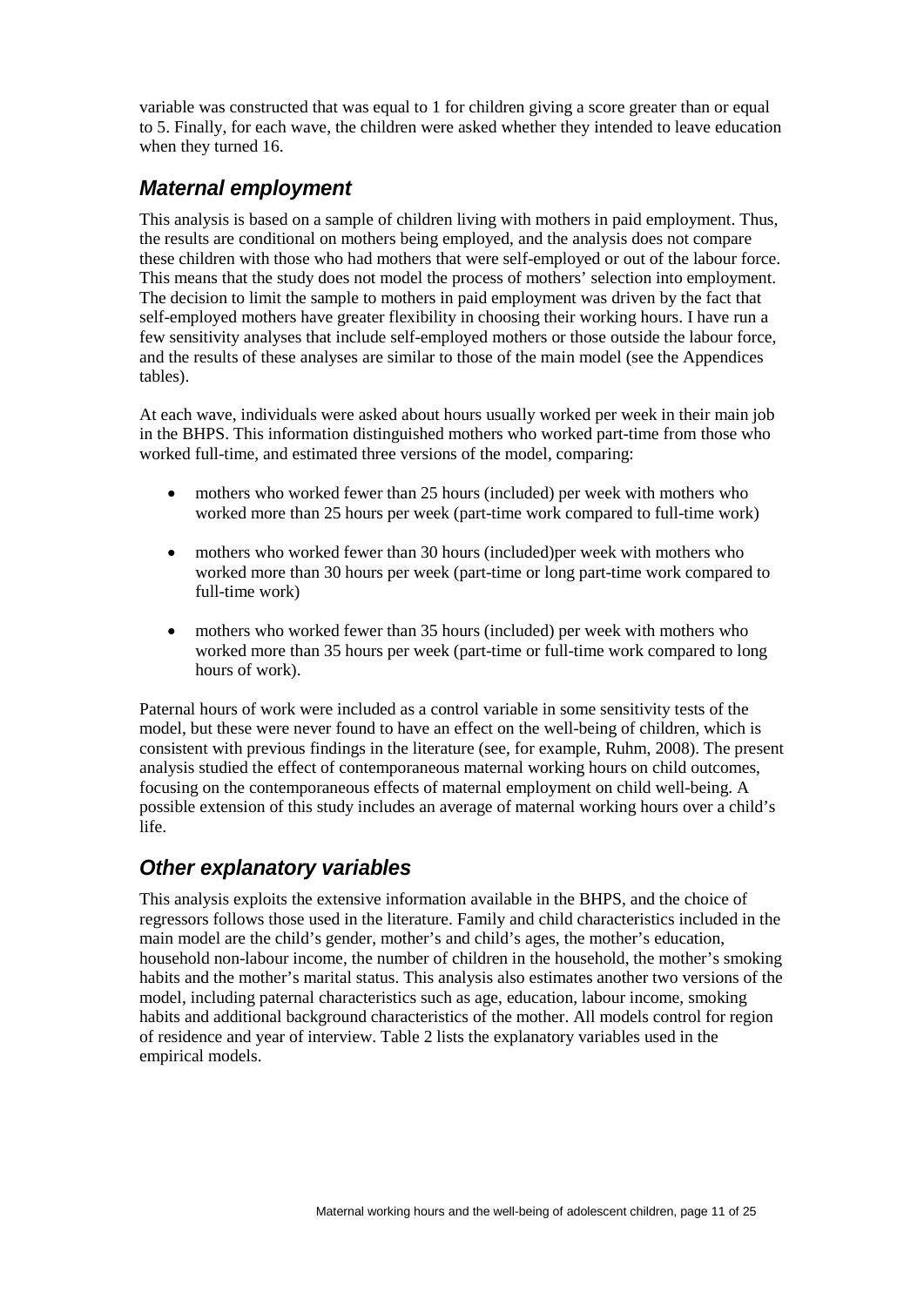| <b>Model 1</b>                            |                                                                                                                                                         |
|-------------------------------------------|---------------------------------------------------------------------------------------------------------------------------------------------------------|
| Child                                     |                                                                                                                                                         |
| Age                                       |                                                                                                                                                         |
| Gender of the<br>child                    | $Boy = 1$                                                                                                                                               |
| Mother                                    |                                                                                                                                                         |
| Maternal<br>education                     | Degree (omitted); higher education (not degree); junior high school graduate<br>(GCSE A*-C) lower high school or other qualification; no qualification  |
| Maternal<br>smoking status                | $= 1$ if the mother is a smoker                                                                                                                         |
| Age                                       |                                                                                                                                                         |
| Single mother<br>household                | $= 1$ if the mother is not married and does not live with a partner                                                                                     |
| Family                                    |                                                                                                                                                         |
| Household non-<br>labour income           | Current household non-labour income (in thousand £; base year = 2005)                                                                                   |
| Number of<br>children in the<br>household |                                                                                                                                                         |
| Region of<br>residence                    |                                                                                                                                                         |
| Year of interview                         |                                                                                                                                                         |
| Model 2 (main variables as in Model 1)    |                                                                                                                                                         |
| Father's<br>characteristics               |                                                                                                                                                         |
| Employment<br>status                      | Binary variables for: employed; unemployed; out of the labour market                                                                                    |
| Education                                 | Degree (omitted); higher education (not degree); junior high school graduate<br>(Gcse a*-c); lower high school or other qualification; no qualification |
| Smoker                                    | $= 1$ if father is a smoker                                                                                                                             |

**Table 2. Variable definitions**

#### *Socio-economic status*

Following Ruhm (2008), this study evaluates the differential effects for advantaged and disadvantaged youths using a multivariate indicator of socio-economic status constructed by regressing total family income on mother's age at birth, education and marital status. Youths are then ordered by predicted incomes and classified as 'advantaged' if in the upper half of the distribution, or 'disadvantaged' if in the lower half of the distribution. This SES index simultaneously accounts for a larger number of determinants than simple income while removing some sources of endogeneity.

#### *Descriptive statistics*

Table 3 presents descriptive statistics for the estimation sample. In this sample, more than one woman in every four worked more than 35 hours per week, and approximately half of the women worked part time. Mothers who worked long hours were more likely to have attended university (49% compared to 35%), have fewer children (1.78 compared to 2.21) and have a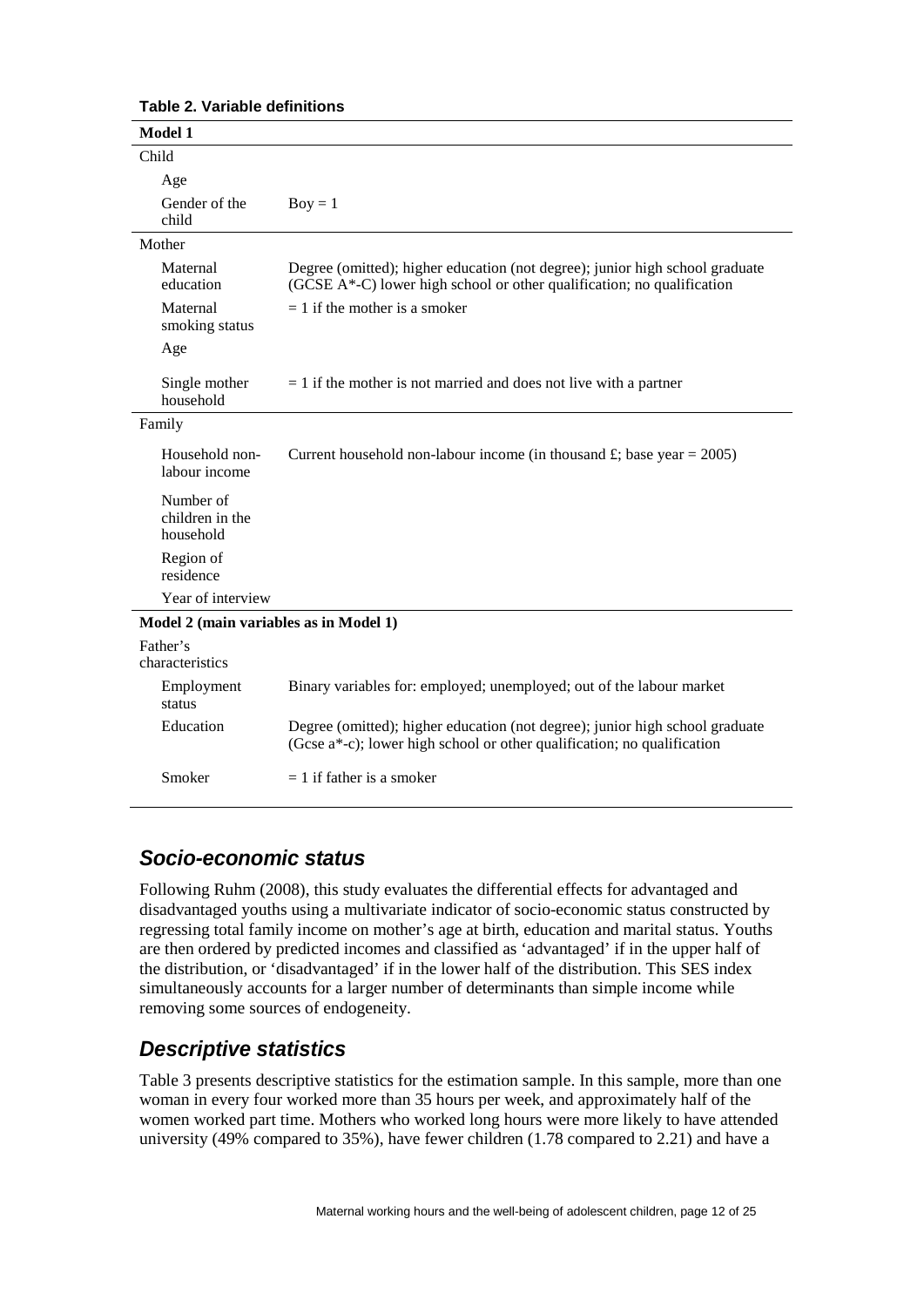managerial or professional occupation (29% compared to 16%) than those who worked parttime. Children whose mothers worked more than 35 hours per week were less likely to intend to leave school at 16 than those whose mothers worked part time. In the sample under study, children whose mothers worked more than 35 hours per week had lower levels of self-esteem and life satisfaction, and a higher incidence of smoking. These disparities do not necessarily reveal causal effects, and may mainly reflect factors other than maternal employment.

#### **Table 3. Descriptive statistics**

|                                                              | Full Sample |                | Mothers<br>working part-<br>time |                | Mothers<br>working $>35$<br>hours |                |
|--------------------------------------------------------------|-------------|----------------|----------------------------------|----------------|-----------------------------------|----------------|
| Variables                                                    | Mean        | Stand.<br>Dev. | Mean                             | Stand.<br>Dev. | Mean                              | Stand.<br>Dev. |
| Maternal working hours                                       | 26.4        | 10.66          | 17                               | 5.61           | 38.8                              | 4.00           |
| Part-time work $(< 25$ hours per week)                       | 0.49        | 0.50           | 1.00                             | 0.00           | na                                | na             |
| Long hours of work $(> 35$ hours per week)                   | 0.27        | 0.45           | na                               | na             | 1.00                              | 0.00           |
| N. of children in the household                              | 1.93        | 0.81           | 2.07                             | 0.86           | 1.76                              | 0.75           |
| Child is a smoker                                            | 0.12        | 0.32           | 0.11                             | 0.31           | 0.14                              | 0.34           |
| Child has low self-esteem                                    | 0.09        | 0.28           | 0.08                             | 0.27           | 0.11                              | 0.32           |
| Child has low life satisfaction                              | 0.04        | 0.21           | 0.04                             | 0.19           | 0.06                              | 0.24           |
| Child intends to leave school at 16                          | 0.11        | 0.32           | 0.12                             | 0.33           | 0.11                              | 0.31           |
| Single mother                                                | 0.16        | 0.37           | 0.14                             | 0.35           | 0.18                              | 0.39           |
| Household non labour income $(f)$                            | 4244        | 5050           | 4569                             | 4813           | 3985                              | 5625           |
| Mother's Education                                           |             |                |                                  |                |                                   |                |
| High Degree or other higher qualification                    | 0.43        | 0.49           | 0.37                             | 0.48           | 0.49                              | 0.50           |
| Nursing qualification or High School<br>Graduate (GSCE A*-C) | 0.13        | 0.34           | 0.13                             | 0.34           | 0.12                              | 0.33           |
| Low high school graduate or other<br>qualifications          | 0.32        | 0.46           | 0.34                             | 0.47           | 0.29                              | 0.45           |
| No qualifications                                            | 0.12        | 0.33           | 0.15                             | 0.36           | 0.09                              | 0.29           |
| Mother is a smoker                                           | 0.29        | 0.45           | 0.28                             | 0.45           | 0.33                              | 0.47           |
| Father is a smoker                                           | 0.27        | 0.44           | 0.26                             | 0.44           | 0.29                              | 0.45           |
| Father's Education                                           |             |                |                                  |                |                                   |                |
| High Degree or other higher qualification                    | 0.48        | 0.50           | 0.48                             | 0.50           | 0.47                              | 0.50           |
| Junior High School Graduate (GSCE A*-C)                      | 0.12        | 0.32           | 0.12                             | 0.32           | 0.13                              | 0.33           |
| Low high school graduate or other<br>qualifications          | 0.25        | 0.43           | 0.24                             | 0.43           | 0.24                              | 0.43           |
| No qualifications                                            | 0.13        | 0.33           | 0.14                             | 0.34           | 0.14                              | 0.35           |

#### **4 Estimation method**

In the empirical analysis that follows, the various indicators of children's well-being are modelled as:

$$
C_{it} = \alpha + \beta_t H_{it} + \gamma_t X_{it} + \varepsilon_{it} \tag{1}
$$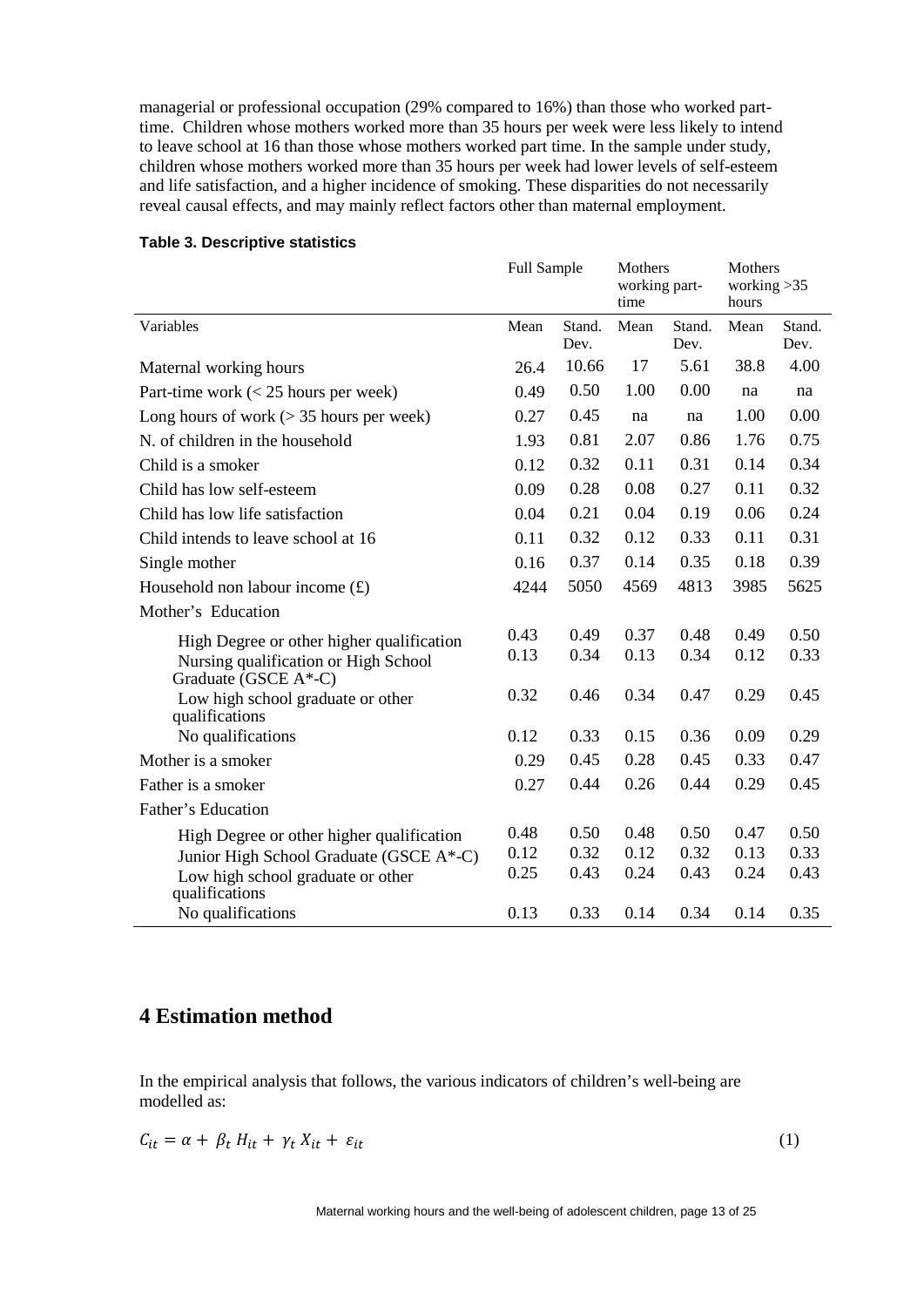where  $C_{it}$  is the outcome variable (risk of smoking; psychological well-being; intentions to leave school at 16) for child  $i$  at age  $t$ ;  $H_{it}$  is a binary variable indicating maternal working hours (and various thresholds in different specifications of the model) at time  $t$ ;  $X_{it}$  is a vector of other mother and child characteristics at time  $t$ ; and  $\varepsilon$ <sub>*it*</sub> is an individual error term, which is assumed to be normally distributed. The variance of the idiosyncratic error term is normalised to be equal to 1.

In general, estimating Equation 1 will not lead to an estimate of the causal relationship between maternal working hours and children's well-being, because mothers who work full time are different from those who work part-time, and both mothers and children have unobserved characteristics that may make a child more (or less) likely to exhibit low levels of well-being. Furthermore, the decision to work short or long hours may be endogenous and related to complex factors, such as those related to marital status, partner's labour force participation or child behaviour.

This study used two different approaches to deal with the problem outlined above. First, it estimated a series of specifications of the model, including additional variables for each specification. It is not possible to control for all sources of heterogeneity, but the pattern of coefficients and stability across various specifications with different variables offers some reassurance about the stability of the main results. Ruhm (2004) uses a similar approach in his analysis of the effects of parental employment on cognitive development, and observes that the results will underestimate the negative effects of parental employment if parents who work full time also have some characteristics that foster child cognitive development. For this reason, this study used panel data methods to control for both person-specific unobserved heterogeneity and observed heterogeneity that is captured by the explanatory factors. The underlying assumption is that an individual, unobserved, time-invariant component of child well-being exists, which can be accounted for by using panel data estimation. Therefore, the estimated model can be written as:

$$
C_{it} = \alpha + \beta_t H_{it} + \gamma_t X_{it} + \varepsilon_{it} + c_i
$$
\n<sup>(2)</sup>

where  $c_i$  is a child fixed effect that takes into account intrinsic differences in well-being and unobservable time-invariant individual characteristics. To control for the unobserved timeinvariant characteristics of the mother, the results from the estimation of Equation 2 are compared with results from the estimation of a model in which  $c_i$  is a mother's fixed effect, allowing us to consider the presence of siblings in the sample. Sibling differences fixed effects are not appropriate in this context because the study did not observe enough differences in outcomes among siblings at the same age in different points in time.

Equation 2 was estimated using a linear probability model with child (or mother) fixed effects, and the results are compared with those resulting from the estimation of a linear probability model without fixed effects. The comparison of two models including two different sources of fixed effects (child and mother) allows the verification of the stability of the main results. Similar results were obtained by estimating the model through random effects and correlated random effects. However, these are not presented for parsimony as they do not represent the preferred specification of the model.

Fixed effects are an improvement with respect to LPM, but this method has some limitations. The main assumption underlying this model is that any correlation between maternal employment and the error term is attributable to a child- (or mother-) specific fixed effect, which indicates that the estimates may not be consistent if there are some specific timevarying shocks that affect both maternal employment and child outcomes. However, given the wide set of control variables in the model and the stability of results across various specifications, this is unlikely to affect the qualitative pattern of the results. Furthermore,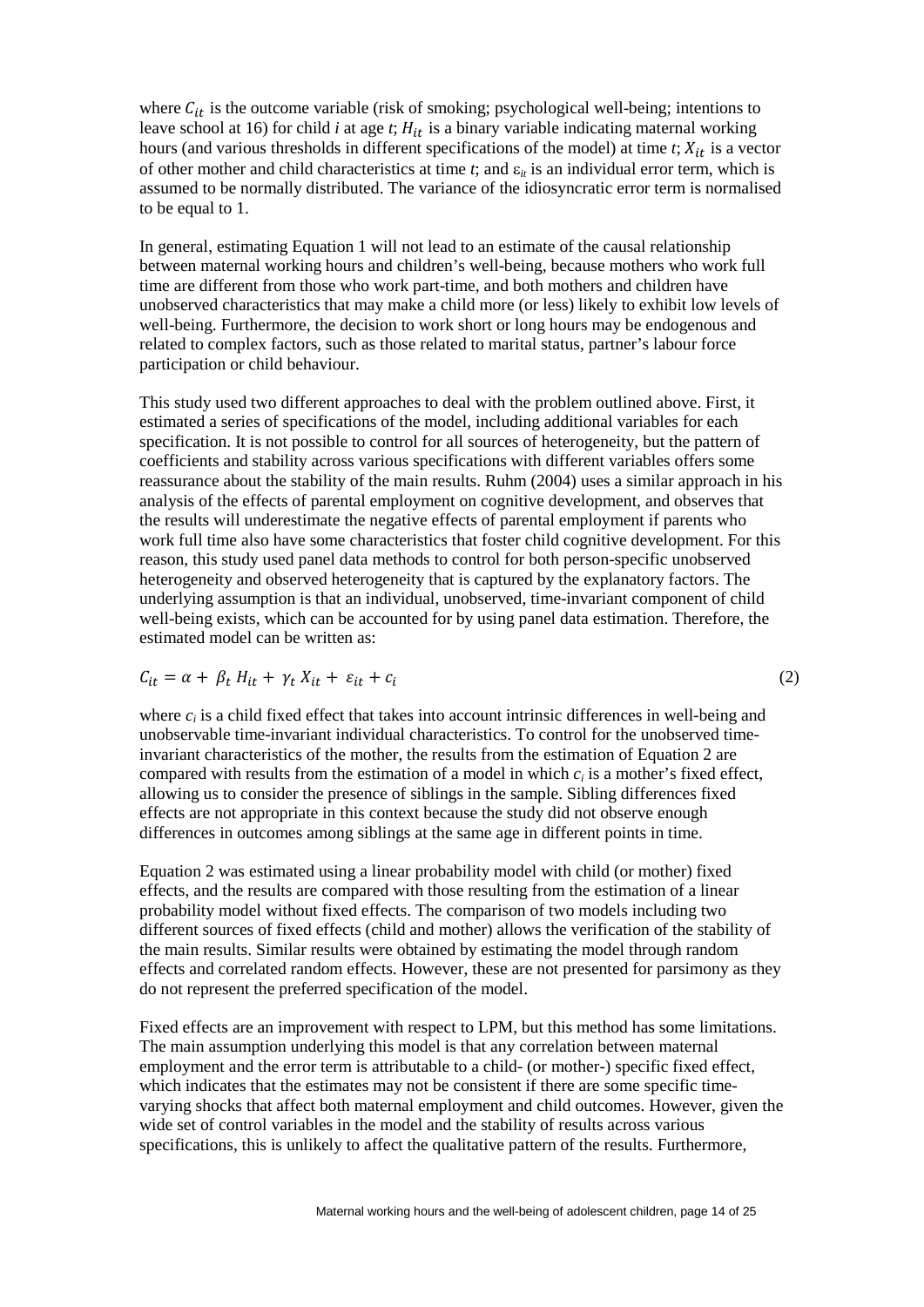identification of the effect of maternal work relies on intra-individual variation in outcomes and an adequate variation in maternal hours of work across time is required to identify the relevant effects. The LPM with fixed effects performs the estimation using a within-group estimator, and the observations with no variations in outcomes do not contribute to the identification process. However, the study used 13 waves of the BHPS data, and sufficient intra-individual variations in outcomes and in maternal hours of work in the sample occur, so this is unlikely to affect the sign and significance of the results.

All the results are conditional on maternal employment status (i.e., mothers who are selfemployed or not employed were excluded from the sample).

The results from the present study were analysed separately by gender of the child, socioeconomic status and single-mother status. Selection into socio-economic or single-mother status was not modelled, and the results must be interpreted as conditional on belonging to one of the two groups. This indicates that the model does not control for the possibility that unobserved factors simultaneously affect maternal working hours, children's well-being and socio-economic or single-mother status . Additional sensitivity checks were run to control for some of these factors.

To check the stability of the results, the results on the contemporaneous effects of maternal working hours on child outcomes were compared with results from a model that controls for maternal employment since the child was 10 years old. These results are not shown (for the sake of parsimony), but are available on request.

# **5 Results**

The results from the estimation of the effects of maternal working hours on children's wellbeing are presented in Tables 4-7. A causal interpretation of level and difference estimators relies on very strong assumptions, and it is therefore safest to interpret all of these sets of estimates as suggestive associations, with the fixed effects estimates controlling for more aspects of child and family backgrounds than the level estimates.

Table 6 summarises the effects of maternal working hours on the probability of smoking, low self-esteem, low levels of life satisfaction and intentions to leave school at 16 (see Section 3 for a definition of the outcomes). Estimation is by linear probability model (LPM) and LPM with child or mother fixed effects. Model 1 includes all of the main control variables listed in Table 2. Model 2 also includes the father's characteristics (see Table 2), although the sample size is reduced (approximately 5300 observations compared to 8000 in Model 1) because of the exclusion of children living alone with their mother or with a new partner. A further sensitivity check includes the estimation of a LPM model including all of the covariates in Model 1 and maternal background characteristics, such as grandparent education, maternal district of birth and maternal home environment during childhood. These results are consistent with those presented in the rest of the paper and are available on request. However, these characteristics do not vary over time, and it is therefore not possible to include them in the fixed effects estimations.

The evidence presented in Table 4 implies that more hours of maternal employment do not make a teenage child more likely to become a smoker or have low levels of psychological well-being. An increase of 15 hours of maternal work per week has a limited effect on the child's propensity to smoke (approximately 1 percentage point, p.p.) in the LPM, but the effect vanishes completely when child fixed effects are introduced to the model. Notably, the effect remains present when maternal (rather than child) fixed effects are introduced.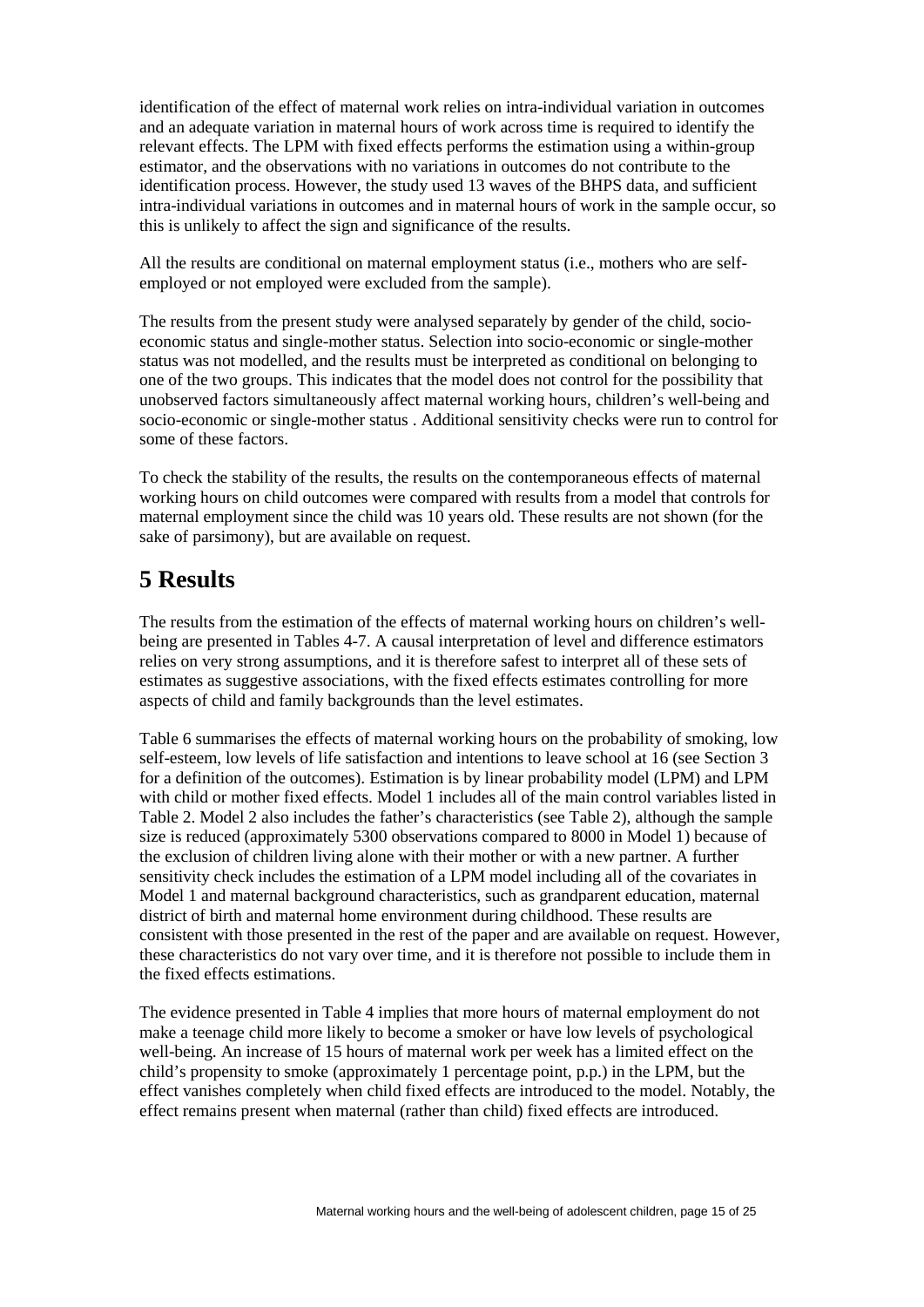Increasing maternal working hours decreases the child's risk of leaving education at 16, but again, this result becomes smaller and more insignificant when fixed effects are introduced. The size and precision of these effects are consistent with the results presented by Aughinbaugh and Gittleman (2004), and the coefficients are small, with relatively small standard errors. Therefore, the results are unlikely to be driven by imprecision in the estimation or by limited variation in the sample.

|                       | Model 1                        |                                         |                                          | Model 2                        |                                         |                                          |  |
|-----------------------|--------------------------------|-----------------------------------------|------------------------------------------|--------------------------------|-----------------------------------------|------------------------------------------|--|
| <b>Outcomes</b>       | Linear<br>probability<br>model | LPM with<br>child's<br>fixed<br>effects | LPM with<br>mother's<br>fixed<br>effects | Linear<br>probability<br>model | LPM with<br>child's<br>fixed<br>effects | LPM with<br>mother's<br>fixed<br>effects |  |
| Smoking               | 0.011                          | 0.006                                   | 0.016                                    | 0.015                          | 0.006                                   | 0.021                                    |  |
|                       | $(0.005)*$                     | (0.005)                                 | $(0.01) +$                               | $(0.006)*$                     | (0.013)                                 | (0.012)                                  |  |
| Low self-             | 0.014                          | 0.007                                   | 0.002                                    | 0.013                          | $-0.000$                                | $-0.014$                                 |  |
| esteem                | $(0.005)*$                     | (0.01)                                  | (0.009)                                  | $(0.006)*$                     | (0.013)                                 | (0.012)                                  |  |
| Low life              | 0.009                          | $-0.002$                                | $-0.013$                                 | 0.009                          | 0.000                                   | $-0.014$                                 |  |
| satisfaction          | $(0.004)*$                     | (0.008)                                 | (0.007)                                  | (0.004)                        | (0.010)                                 | (0.009)                                  |  |
| Intend to             | $-0.011$                       | $-0.015$                                | $-0.016$                                 | $-0.009$                       | $-0.009$                                | $-0.009$                                 |  |
| leave school<br>at 16 | $(0.006)*$                     | (0.011)                                 | (0.011)                                  | (0.007)                        | (0.013)                                 | (0.013)                                  |  |
| Number of<br>observ.  | 8012                           | 8012                                    | 8012                                     | 5547                           | 5547                                    | 5547                                     |  |

| Table 4. Effect of maternal working hours on child outcomes — increase by 15 hours |  |
|------------------------------------------------------------------------------------|--|
| per week                                                                           |  |

| Table 5. Mother working > 25 hours per week - effect on child outcomes |  |  |
|------------------------------------------------------------------------|--|--|
|------------------------------------------------------------------------|--|--|

|                                      |                                | Model 1                                 |                                          |                                | Model 2                                 |                                       |
|--------------------------------------|--------------------------------|-----------------------------------------|------------------------------------------|--------------------------------|-----------------------------------------|---------------------------------------|
| <b>Outcomes</b>                      | Linear<br>probability<br>model | LPM with<br>child's<br>fixed<br>effects | LPM with<br>mother's<br>fixed<br>effects | Linear<br>probability<br>model | LPM with<br>child's<br>fixed<br>effects | LPM with<br>mother's<br>fixed effects |
|                                      | 0.029                          | 0.025                                   | 0.025                                    | 0.019                          | 0.014                                   | 0.031                                 |
| Smoking                              | $(0.009)$ **                   | (0.018)                                 | (0.016)                                  | $(0.009)*$                     | (0.016)                                 | $(0.016)*$                            |
| Low self-                            | 0.019                          | 0.01                                    | 0.01                                     | 0.018                          | 0.01                                    | $-0.005$                              |
| esteem                               | $(0.007)*$                     | (0.013)                                 | (0.012)                                  | $(0.008)*$                     | (0.016)                                 | (0.015)                               |
| Low life                             | 0.01                           | 0.009                                   | $-0.005$                                 | 0.011                          | 0.013                                   | $-0.009$                              |
| satisfaction                         | $(0.005)*$                     | (0.01)                                  | (0.009)                                  | $(0.006)*$                     | (0.012)                                 | (0.011)                               |
| Intend to<br>leave school<br>at $16$ | $-0.009$<br>(0.008)            | $-0.001$<br>(0.01)                      | $-0.01$<br>(0.01)                        | $-0.005$<br>(0.009)            | 0.009<br>(0.016)                        | 0.008<br>(0.016)                      |
| Number of<br>observ.                 | 8098                           | 8098                                    | 8098                                     | 5623                           | 5623                                    | 5623                                  |

Notes: Standard errors (in brackets) are robust to correlation across time for the same households.

+ indicates that the underlying coefficient is significant at 10% level, \* at 5% level and \*\* at 1% level.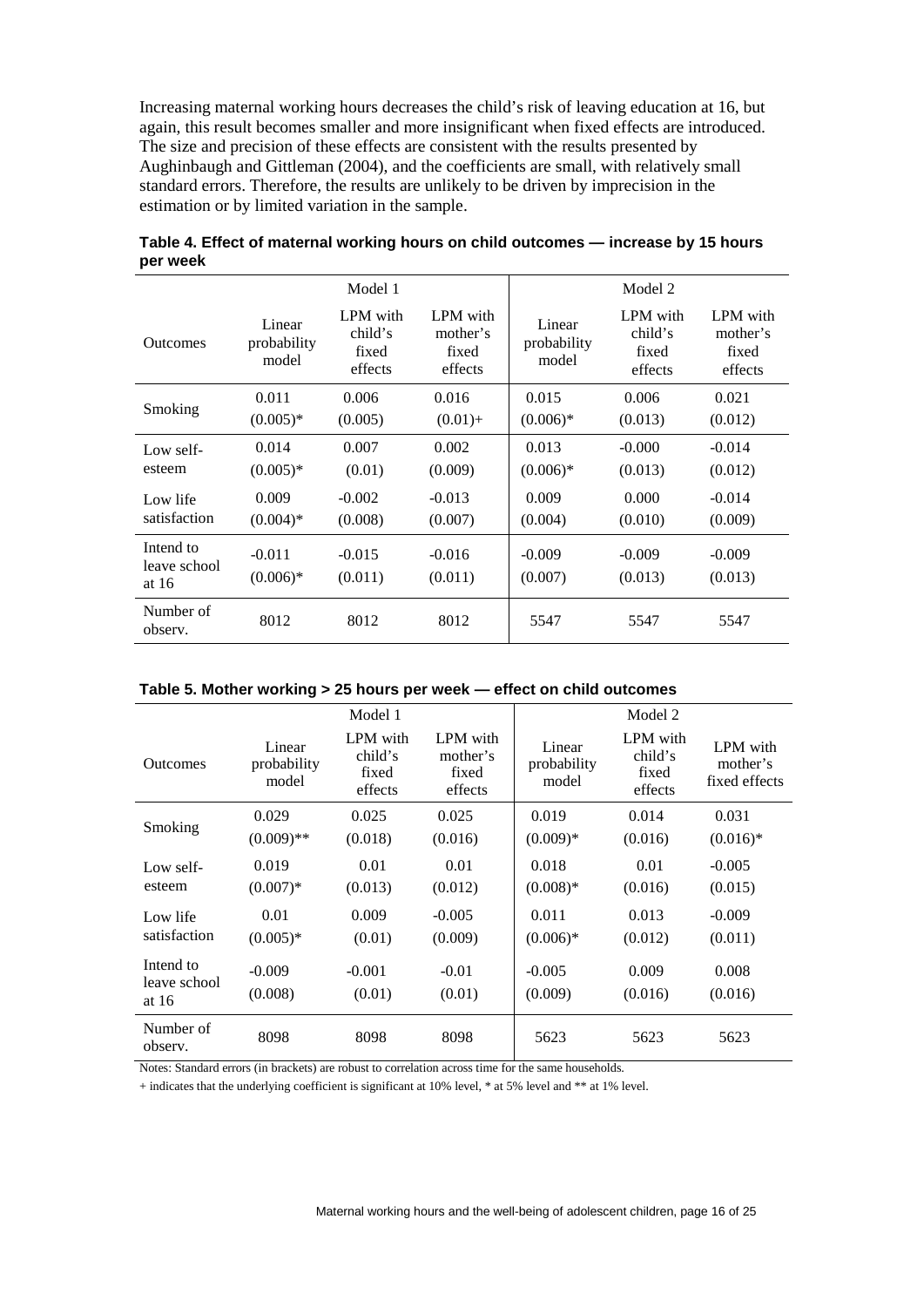|                           | Model 1      |               |               | Model 2      |               |               |
|---------------------------|--------------|---------------|---------------|--------------|---------------|---------------|
| <b>Outcomes</b>           | Linear       | LPM with      | LPM with      | Linear       | LPM with      | LPM with      |
|                           | probability  | child's fixed | mother's      | probability  | child's fixed | mother's      |
|                           | model        | effects       | fixed effects | model        | effects       | fixed effects |
| Smoking                   | 0.017        | 0.008         | 0.020         | 0.024        | 0.020         | 0.029         |
|                           | $(.008)*$    | (.014)        | (0.0137)      | $(0.01)^*$   | (0.017)       | (0.017)       |
| Low self-                 | 0.035        | 0.0157        | 0.015         | 0.032        | $-0.007$      | $-0.013$      |
| esteem                    | $(0.007)$ ** | (.013)        | (0.013)       | $(0.009)$ ** | (0.017)       | (0.016)       |
| Low life                  | 0.023        | 0.008         | $-0.002$      | 0.023        | $-0.009$      | $-0.014$      |
| satisfaction              | $(0.006)$ ** | (0.01)        | (0.01)        | $(0.007)$ ** | (0.013)       | (0.012)       |
| Intend to leave           | $-0.003$     | $-0.024$      | 0.028         | 0.001        | $-0.008$      | $-0.005$      |
| school at 16              | (0.009)      | $(0.014) +$   | $(0.014) +$   | (0.01)       | (0.017)       | (0.017)       |
| Number of<br>observations | 8261         | 8261          | 8261          | 5623         | 5623          | 5623          |

**Table 6. Effect of long hours of work (> 35 hours per week) on child outcomes**

Notes: Standard errors (in brackets) are robust to correlation across time for the same households.

+ indicates that the underlying coefficient is significant at 10% level, \* at 5% level and \*\* at 1% level.

Using a linear variable measuring maternal work hours implicitly assumes that each additional hour of work will produce an identical effect on children's well-being. However, various papers in previous literature shown that the effects of maternal employment on child outcomes are non-linear (see Aughinbaugh and Gittleman, 2004; Loopo, 2005a; and Gennetian et al., 2008). This issue was therefore worth exploring further, using an examination of the effect of part-time compared to full-time work. As Harvey (1999) notes, defining variables to describe maternal employment is particularly complicated, and an infinite number of ways exist to formulate the needed categories. Therefore, the results are shown from a model that includes continuous hours of work (Table 4), and this is compared with results from three other different specifications of the model in which hours of work are categorised in various ways (Tables 5 and 6).

This study used two different thresholds to define part-time work. The first was set at 30 hours per week, a level commonly used in the literature (see, for example, Gennetian et al., 2008). This threshold is also used in the BHPS to distinguish part-time and full-time work. The second one is 25 hours per week, which has been used to distinguish mothers with short part-time jobs from the rest of the sample. Results from these two specifications are very similar and only those from the second definition of part-time work are presented.

Table 5 presents results from a model that defines part-time work as constituting fewer than 25 hours per week. The results are consistent with previous findings. No evidence emerges that hours worked during the child's adolescence are related to their risk of smoking or having low levels of psychological well-being.

Results regarding intentions regarding further education are relatively similar to those presented above. No cases occur in which a significant association exists between children's well-being and maternal employment. In the first specification of the model, women who work more are more likely to have a child who smokes or has low self-esteem and low levels of life satisfaction, but these results are not robust to the inclusion of child fixed effects.

Maternal working hours and the well-being of adolescent children, page 17 of 25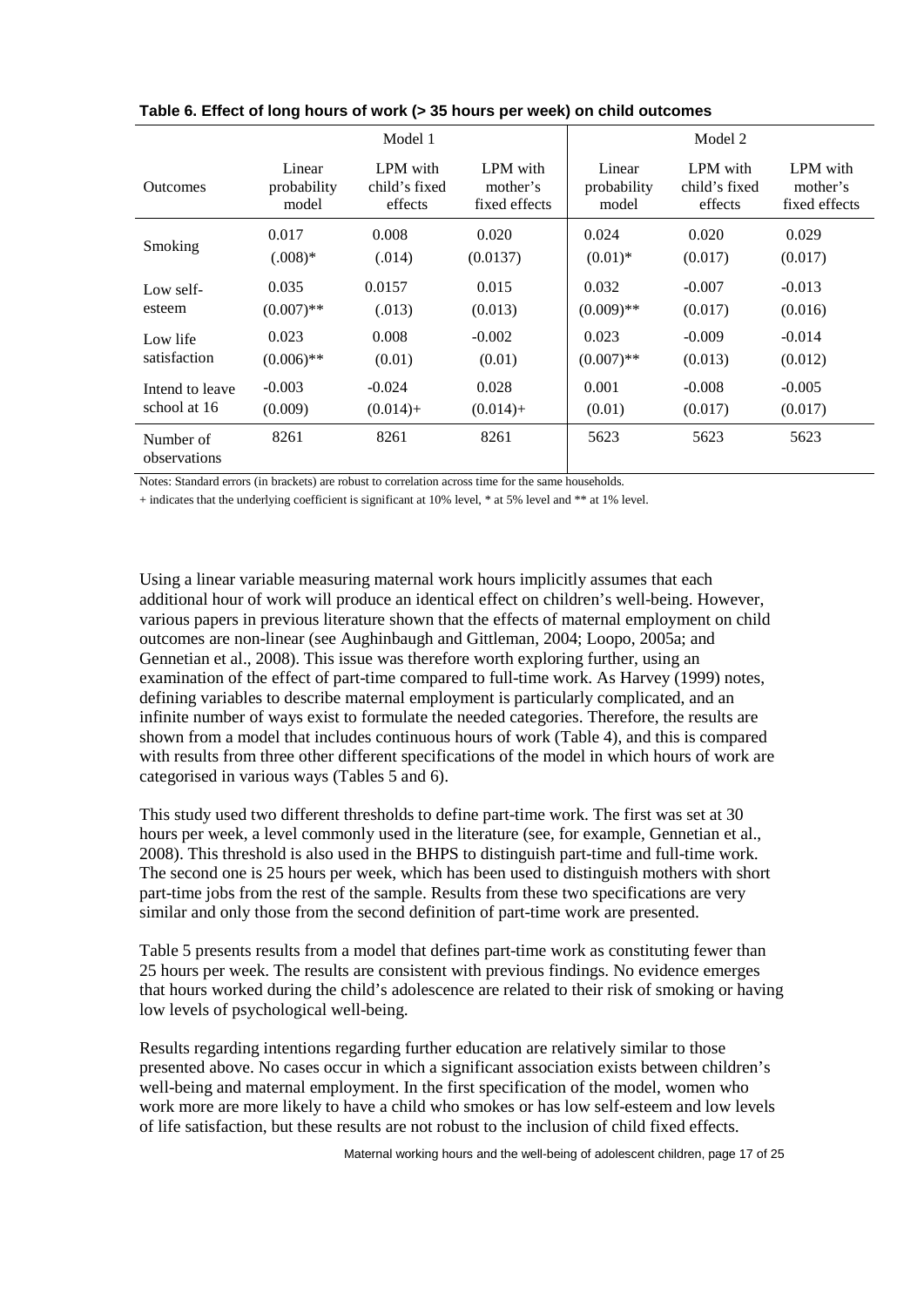Finally, table 6 investigates the effect of very long hours of work on children, and distinguishes mothers who work more than 35 hours per week from the rest of the sample. Little or no evidence of an effect of prolonged maternal absence on child outcomes emerges. Only one case occurs in which the relationship is significant in models with child fixed effects, with the coefficient suggesting a reduced risk of leaving school at 16.

Table 7 presents results from the other independent variables introduced to the model. The risk of smoking increases steadily with age and girls are more likely to smoke than boys. Notably, the risk of children smoking increases with the mother's age, but this risk decreases with family non-labour income. Maternal smoking and single-marital status increase the chances that the child will smoke, but these variables are not significantly different from zero when fixed effects are introduced. The geographical location of the family is also relevant, because children living in the London area were more likely to be smokers than their peers living in regional areas during the study period. Family income also had a protective role regarding low levels of psychological well-being, and boys are generally less likely than girls to experience low levels of life satisfaction or self-esteem. Maternal education and marital status did not play important roles in determining children's psychological well-being.

|                                       | Outcome: smoking          |                                     |                                      | Outcome: low self-esteem  |                                        |                                      |  |
|---------------------------------------|---------------------------|-------------------------------------|--------------------------------------|---------------------------|----------------------------------------|--------------------------------------|--|
|                                       | <b>LPM</b>                | LPM with<br>child's<br>fixed effect | LPM with<br>mother's<br>fixed effect | <b>LPM</b>                | LPM with<br>child's<br>fixed<br>effect | LPM with<br>mother's<br>fixed effect |  |
| Age of the child                      | 0.059                     | 0.261                               | 0.058                                | 0.004                     | 0.047                                  | 0.001                                |  |
|                                       | $(0.003)$ ***             | $(0.100)$ ***                       | $(0.003)$ ***                        | $(0.002)*$                | (0.095)                                | (0.003)                              |  |
| Gender of the<br>$child - boy$        | $-0.022$<br>$(0.007)$ *** | omitted                             | $-0.040$<br>$(0.010)$ ***            | $-0.046$<br>$(0.007)$ *** | omitted                                | $-0.044$<br>$(0.009)$ ***            |  |
| Mother's age                          | $-0.001$                  | 0.023                               | 0.027                                | $-0.002$                  | $-0.004$                               | $-0.004$                             |  |
|                                       | $(0.001)*$                | $(0.009)$ ***                       | $(0.009)$ ***                        | $(0.001)$ ***             | (0.008)                                | (0.009)                              |  |
| HH non-labour                         | 0.005                     | $-1.898$                            | $-0.788$                             | 0.635                     | $-0.602$                               | $-0.621$                             |  |
| income                                | (0.640)                   | $(1.056)*$                          | (1.023)                              | (0.661)                   | (1.019)                                | (0.974)                              |  |
| Number of<br>children in<br>household | $-0.006$<br>(0.005)       | $-0.006$<br>(0.012)                 | 0.004<br>(0.011)                     | 0.009<br>$(0.005)$ **     | 0.014<br>(0.012)                       | 0.017<br>(0.010)                     |  |
| Mother's<br>education                 |                           |                                     |                                      |                           |                                        |                                      |  |
| $HND - A$                             | 0.018                     | 0.039                               | 0.038                                | 0.011                     | 0.072                                  | 0.043                                |  |
| level                                 | (0.011)                   | (0.033)                             | (0.029)                              | (0.010)                   | $(0.032)$ **                           | (0.027)                              |  |
| <b>CSE</b>                            | 0.013                     | $-0.054$                            | 0.018                                | 0.005                     | 0.008                                  | 0.002                                |  |
|                                       | (0.009)                   | $(0.030)*$                          | (0.027)                              | (0.008)                   | (0.029)                                | (0.025)                              |  |
| N <sub>o</sub>                        | 0.046                     | $-0.069$                            | $-0.027$                             | 0.030                     | 0.045                                  | 0.005                                |  |
| qualification                         | $(0.014)$ ***             | (0.068)                             | (0.057)                              | $(0.012)$ **              | (0.065)                                | (0.055)                              |  |

| Table 7a. Results from other independent variables in the Model 1: smoking and low |  |
|------------------------------------------------------------------------------------|--|
| self-esteem                                                                        |  |

Maternal working hours and the well-being of adolescent children, page 18 of 25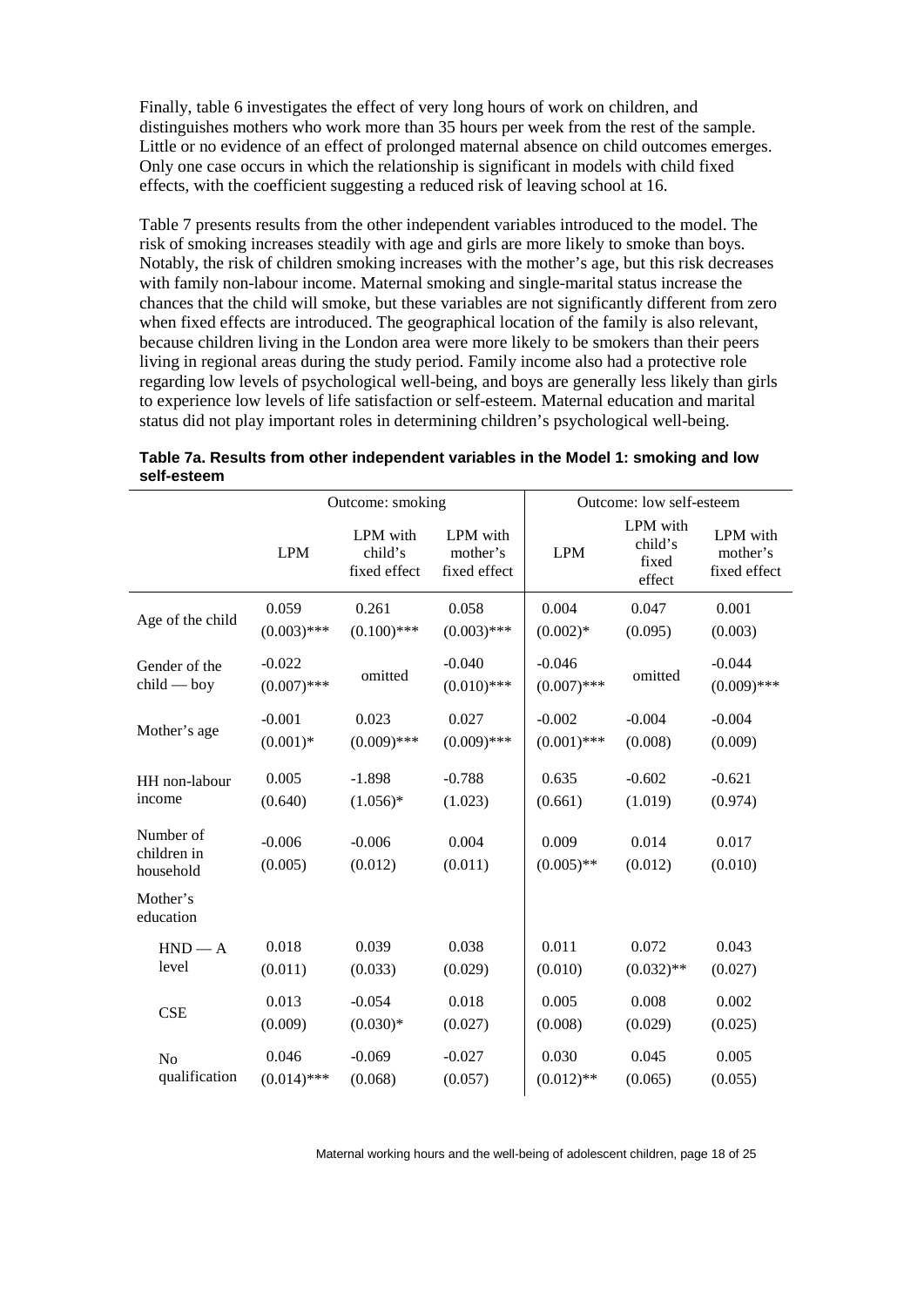|               | Outcome: smoking |                                     |                                      | Outcome: low self-esteem |                                        |                                      |
|---------------|------------------|-------------------------------------|--------------------------------------|--------------------------|----------------------------------------|--------------------------------------|
|               | <b>LPM</b>       | LPM with<br>child's<br>fixed effect | LPM with<br>mother's<br>fixed effect | <b>LPM</b>               | LPM with<br>child's<br>fixed<br>effect | LPM with<br>mother's<br>fixed effect |
| Mother is a   | 0.042            | 0.010                               | $-0.003$                             | 0.015                    | $-0.013$                               | $-0.014$                             |
| smoker        | $(0.009)$ ***    | (0.023)                             | (0.022)                              | $(0.008)*$               | (0.022)                                | (0.021)                              |
| Single mother | 0.023            | 0.034                               | 0.015                                | 0.014                    | 0.025                                  | 0.030                                |
|               | $(0.011)$ **     | (0.022)                             | (0.021)                              | (0.010)                  | (0.022)                                | (0.020)                              |
| Constant      | $-0.598$         | $-2.57$                             | $-1.647$                             | 0.126                    | $-0.145$                               | 0.279                                |
|               | $(0.049)$ **     | $(0.70)$ **                         | $(0.325)$ **                         | (0.048)                  | (0.666)                                | (0.311)                              |

Notes: See also Table 4.

Region and year binary variables are omitted for parsimony. Results are available on request. Standard errors (in brackets) are robust to correlation across time for the same households

+ indicates that the underlying coefficient is significant at 10% level, \* at 5% level and \*\* at 1% level.

#### **Table 7b. Results from other independent variables in the Model 1: low life satisfaction and intention to leave school at 16**

|                                       | Outcome: low life satisfaction |                                        |                                      | Outcome: intention to leave<br>school at 16 |                                                  |                                      |  |
|---------------------------------------|--------------------------------|----------------------------------------|--------------------------------------|---------------------------------------------|--------------------------------------------------|--------------------------------------|--|
|                                       | <b>LPM</b>                     | LPM with<br>child's<br>fixed<br>effect | LPM with<br>mother's<br>fixed effect | <b>LPM</b>                                  | <b>LPM</b><br>with<br>child's<br>fixed<br>effect | LPM with<br>mother's<br>fixed effect |  |
| Age of the child                      | 0.005                          | 0.107                                  | 0.002                                | 0.012                                       | 0.045                                            | $-0.003$                             |  |
|                                       | $(0.002)$ ***                  | (0.071)                                | (0.002)                              | $(0.003)$ ***                               | (0.091)                                          | (0.003)                              |  |
| Sex of the child<br>$-\mathbf{boy}$   | $-0.017$<br>$(0.005)$ ***      | omitted                                | $-0.011$<br>(0.007)                  | 0.085<br>$(0.008)$ ***                      | omitted                                          | 0.086<br>$(0.010)$ ***               |  |
| Mother's age                          | $-0.001$                       | 0.006                                  | 0.004                                | $-0.005$                                    | 0.006                                            | 0.002                                |  |
|                                       | $(0.001)$ *                    | (0.006)                                | (0.007)                              | $(0.001)$ ***                               | (0.009)                                          | (0.010)                              |  |
| HH non-labour                         | $-0.536$                       | $-1.379$                               | $-0.617$                             | 0.040                                       | 0.808                                            | 0.378                                |  |
| income                                | (0.419)                        | $(0.748)$ *                            | (0.723)                              | (0.650)                                     | (1.018)                                          | (1.044)                              |  |
| Number of<br>children in<br>household | 0.008<br>$(0.003)$ **          | 0.003<br>(0.009)                       | 0.010<br>(0.008)                     | $-0.014$<br>$(0.005)$ ***                   | $-0.009$<br>(0.012)                              | $-0.012$<br>(0.012)                  |  |
| Mother's<br>education                 |                                |                                        |                                      |                                             |                                                  |                                      |  |
| $HND - A$                             | $-0.009$                       | $-0.003$                               | $-0.006$                             | 0.010                                       | 0.034                                            | 0.027                                |  |
| level                                 | (0.007)                        | (0.023)                                | (0.020)                              | (0.011)                                     | (0.033)                                          | (0.031)                              |  |
| <b>CSE</b>                            | $-0.010$                       | 0.016                                  | 0.027                                | 0.040                                       | 0.017                                            | 0.031                                |  |
|                                       | $(0.005)*$                     | (0.021)                                | (0.019)                              | $(0.009)$ ***                               | (0.029)                                          | (0.028)                              |  |

Maternal working hours and the well-being of adolescent children, page 19 of 25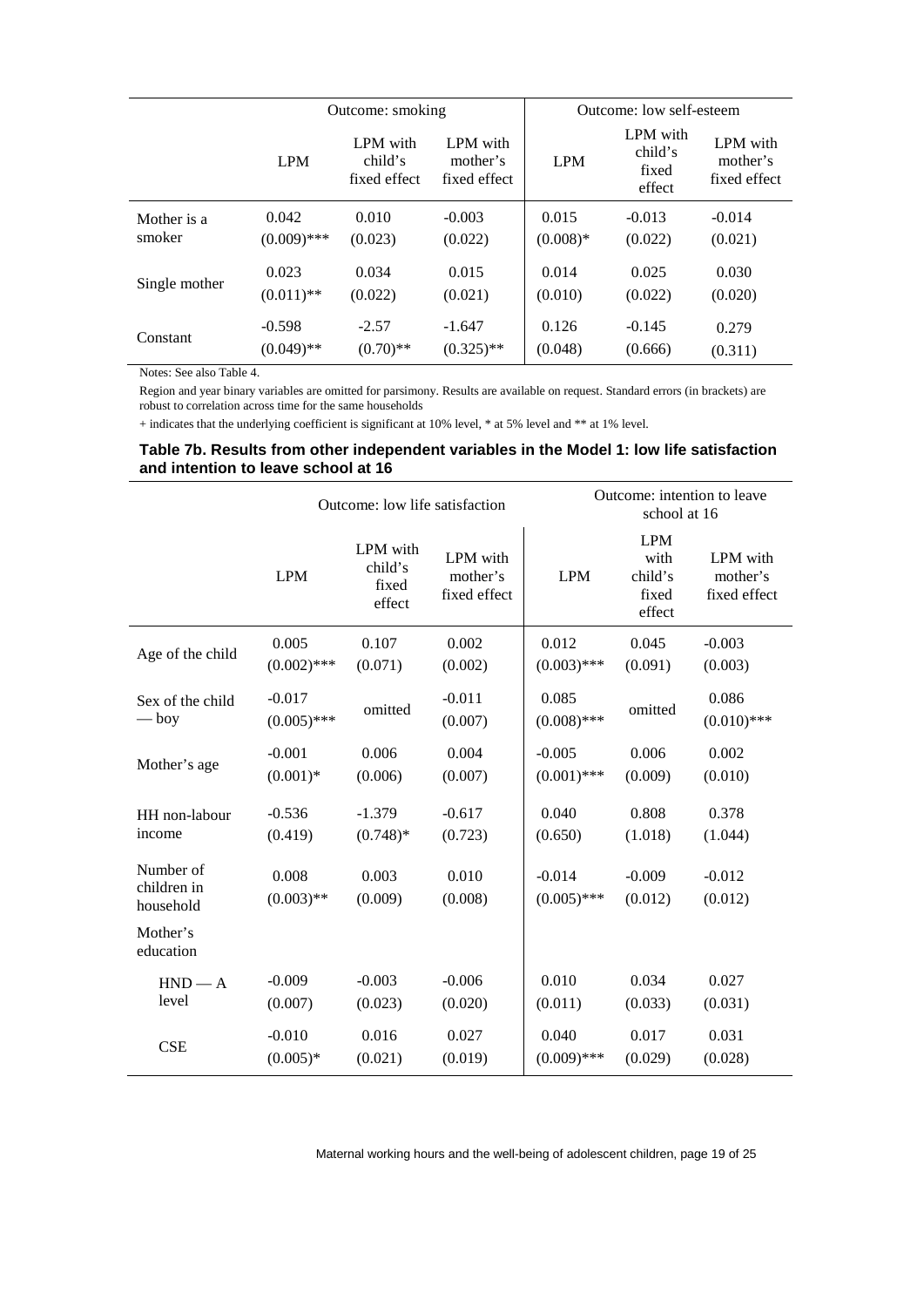|                | Outcome: low life satisfaction |                                        |                                      | Outcome: intention to leave<br>school at 16 |                                                  |                                      |
|----------------|--------------------------------|----------------------------------------|--------------------------------------|---------------------------------------------|--------------------------------------------------|--------------------------------------|
|                | <b>LPM</b>                     | LPM with<br>child's<br>fixed<br>effect | LPM with<br>mother's<br>fixed effect | <b>LPM</b>                                  | <b>LPM</b><br>with<br>child's<br>fixed<br>effect | LPM with<br>mother's<br>fixed effect |
| N <sub>0</sub> | 0.002                          | $-0.060$                               | $-0.042$                             | 0.115                                       | $-0.049$                                         | $-0.270$                             |
| qualification  | (0.008)                        | (0.048)                                | (0.041)                              | $(0.016)$ ***                               | (0.071)                                          | $(0.060)$ ***                        |
| Mother is a    | 0.005                          | $-0.025$                               | $-0.032$                             | 0.045                                       | $-0.032$                                         | $-0.049$                             |
| smoker         | (0.005)                        | (0.016)                                | $(0.015)$ **                         | $(0.010)$ ***                               | (0.023)                                          | $(0.023)$ **                         |
| Single mother  | 0.011                          | 0.013                                  | 0.012                                | 0.009                                       | 0.022                                            | 0.032                                |
|                | (0.007)                        | (0.016)                                | (0.015)                              | (0.011)                                     | (0.023)                                          | (0.022)                              |
| Constant       | 0.005                          | $-0.836$                               | $-0.095$                             | 0.102                                       | $-0.157$                                         | 0.288                                |
|                | (0.030)                        | $(0.499)*$                             | (0.231)                              | $(0.055)*$                                  | (0.648)                                          | (0.346)                              |

Notes: See also Table 4.

Region and year binary variables are omitted for parsimony. Results are available on request. Standard errors (in brackets) are robust to correlation across time for the same households

+ indicates that the underlying coefficient is significant at 10% level, \* at 5% level and \*\* at 1% level.

## **6 Sensitivity analyses**

This section examines whether the results differ according to the child's gender, socioeconomic status and maternal marital status. The results from the sensitivity analyses are not presented for parsimony but are available on request.

The relationship between maternal employment and child well-being is likely to differ by the gender of the child (Gennetian et al., 2007 and Aughinbaugh and Gittleman, 2004). Generally, boys may be more vulnerable than girls to the absence of their mothers, and could therefore be more harmed if their mother works full-time rather than part-time (Han et al., 2001). However, the results do not show significant differences between girls and boys. The coefficients in the estimation of the model for boys are more likely to suggest a negative effect than for girls, but it is rare for these negative coefficients to be statistically significant in the estimation. Long hours of work have a detrimental effect on boys' self-esteem, but this is the only occurrence of a significant effect in the model with fixed effects for children.

The small average effects of maternal employment may mask sharp socio-economic disparities. Differences may arise because of the quality of after-school activities that are available to working mothers according to their socio-economic status, or because of the different effects of the mother's actual presence and her ability to discipline her child, or because of the child's home environment. Following Ruhm (2008), the sample is split by the socio-economic status of the family (see section 3 for a detailed explanation of the SES indicator). As with the regressions by gender, the results by socio-economic status show no evidence of a relationship in most cases, although it may be interesting to know which group is driving the results.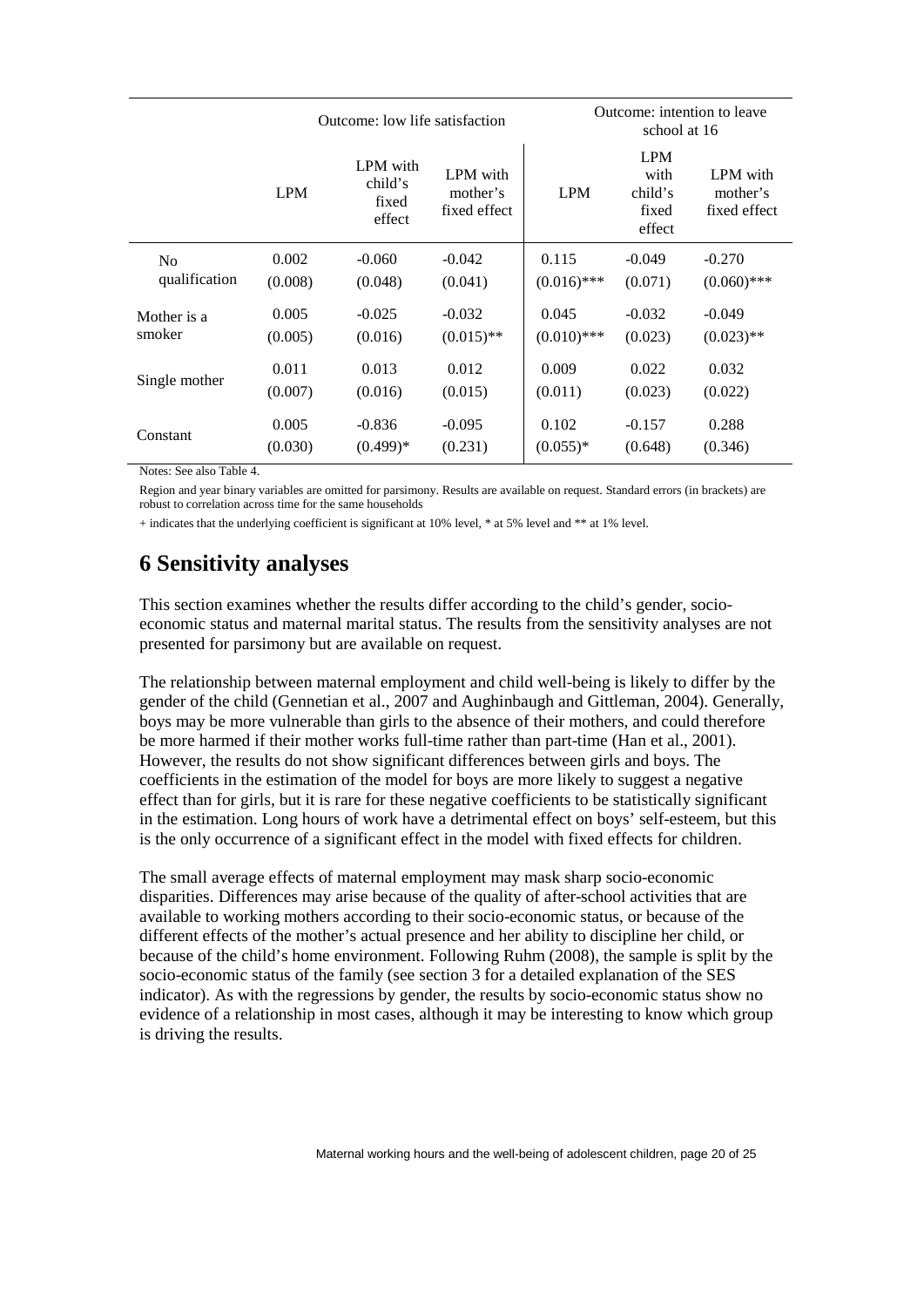The negative association between maternal employment and smoking or low levels of psychological well-being is concentrated among children with advantaged socio-economic status. These results are consistent with the findings of Ruhm (2008) and with several other recent studies (Ruhm, 2004; Loopo, 2004) that provide evidence showing that high-SES children are particularly disadvantaged by maternal employment. An increase of 15 hours per week in maternal employment is estimated to increase the risk of low self-esteem for advantaged children by approximately 2 p.p. in the model with child fixed effects. However, as noted above, in most cases, the evidence is limited that full-time work is significantly more influential than part-time work when fixed effects are introduced to the model. Interestingly, long hours of maternal employment are associated with a reduction in the likelihood that disadvantaged children will leave school at 16.

As a final sensitivity test, the results were split by maternal marital status. The separate analysis of results for single-mother households is clearly of interest. When a single parent works, there is no other parent to look after the children, and a lack of financial resources may limit the usage of alternative after-school activities. Conversely, the improvement of economic well-being through increases in income, and the decrease in maternal stress arising from financial circumstances, may be greater for single mothers than for partnered women. Therefore, it is very hard to state *a priori* whether maternal full-time employment is more beneficial or detrimental for single mothers' children. Generally, the relationship between hours worked by a single mother and child outcomes is not significant. Notably, increasing maternal working hours (or full-time compared to part-time) decreased the chances that children will smoke or suffer from low levels of psychological well-being, but the coefficients are always very small and insignificant.

Finally, I estimated a model in which non-working mothers have been included in the sample. As previously explained, this is not a preferred specification, because this study does not try to model maternal selection into employment. Additionally, the results presented in tables 6– 10 give a cleaner interpretation, being conditional on maternal working status. However, the results are very stable across various specifications, and children whose mothers do not work do not present with significant differences regarding the risks of smoking, suffering from low levels of psychological well-being or intending to leave school at 16.

#### **7 Conclusion and discussion**

This paper investigates the relationship between maternal working hours and the well-being of adolescent children, and analyses various indicators of children's well-being, particularly focusing on the risk of smoking, psychological well-being and intentions regarding further education. Existing economics literature mostly focuses on the effect of maternal employment on very young children, and the literature on maternal work and adolescence is limited, is mostly based on American data, and provides conflicting results.

The study uses data from the BYP and the BHPS, and the analysis is limited to children living with the mother in paid employment. Following Ruhm (2008), the study distinguishes between children on the basis of their socio-economic status, and separately analyses the effects on youths from advantaged and disadvantaged backgrounds, including single-mother households.

Using various approaches, very little evidence exists that is consistent with the hypothesis of a strong association between maternal long working hours and the risk that children will smoke, suffer from low levels of psychological well-being or intend to leave school at 16. These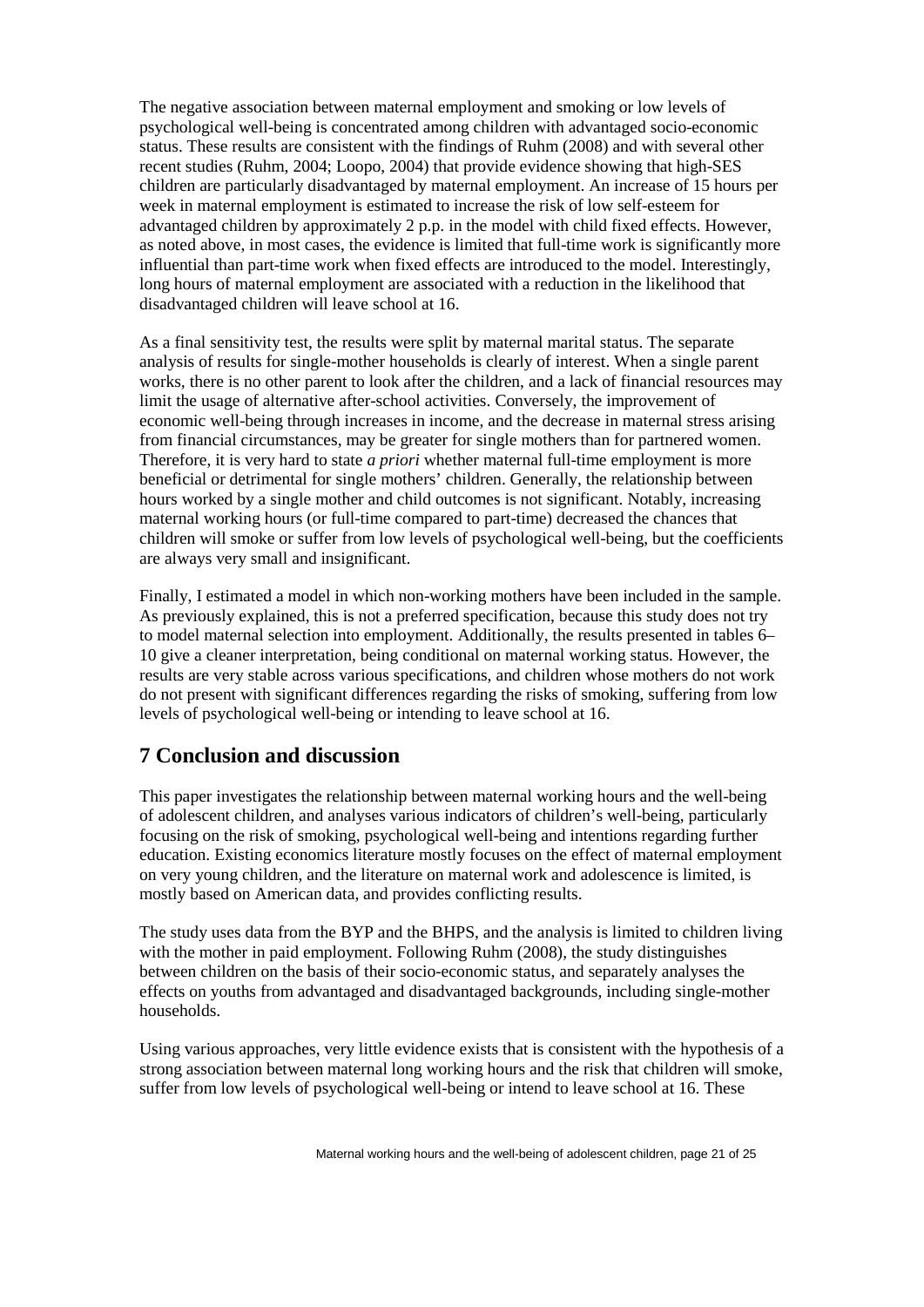results are consistent with the findings in Aughinbaughand Gittleman (2004), which show that maternal employment is not related to an increase in adolescents' risky behaviours.

Various reasons can explain this result. First, the assumption that maternal employment significantly reduces the time that parents spend with their children may not have strong empirical foundations. Bianchi (2000) provides a thoughtful discussion of various reasons why the increase in maternal labour force participation has not led to large changes in the amount of time that parents spend with their children. Working mothers may be able to spend less time in other household activities, such as cooking or cleaning, and those with flexible working schedules may be able to organise their work around their children's school and after-school activities. Finally, men are more involved in child rearing than they were in the past, which may have a separate, positive effect on children.

The results indicate that maternal full-time employment during adolescence is not harmful regarding certain specific indicators of children's well-being: the risk of smoking, low levels of psychological well-being or intention to leave school at 16. One possible explanation is that a mother's ability to discipline and monitor her child is not reduced by the fact that she spends more time outside the house, and that the positive effects of working (such as promoting child independence and being a positive role model) may offset the negative effects of her absence. Furthermore, many other factors are likely to have a strong influence on a child's behaviour and well-being, such as peer pressure, peer behaviours, neighbourhood, the presence of siblings and so on. Maternal presence is only one aspect of the family background, but other elements, such as the quality of the mother–child relationship, or the role of the father, may be more important. Other elements outside the family, such as the neighbourhood, community and school, are also likely to play a key role in determining adolescents' behaviour and well-being.

This analysis addresses a very important point that previous research only studies in a limited capacity. As with all empirical analyses, this study has some methodological caveats, and further research is required to supplement these results. Further studies may complement this research by looking at other indicators of children's well-being, such as health outcomes or school performance. However, these results are an important starting point for discussing the implications of welfare policies aimed at increasing labour force participation among women, especially in disadvantaged socio-economic backgrounds.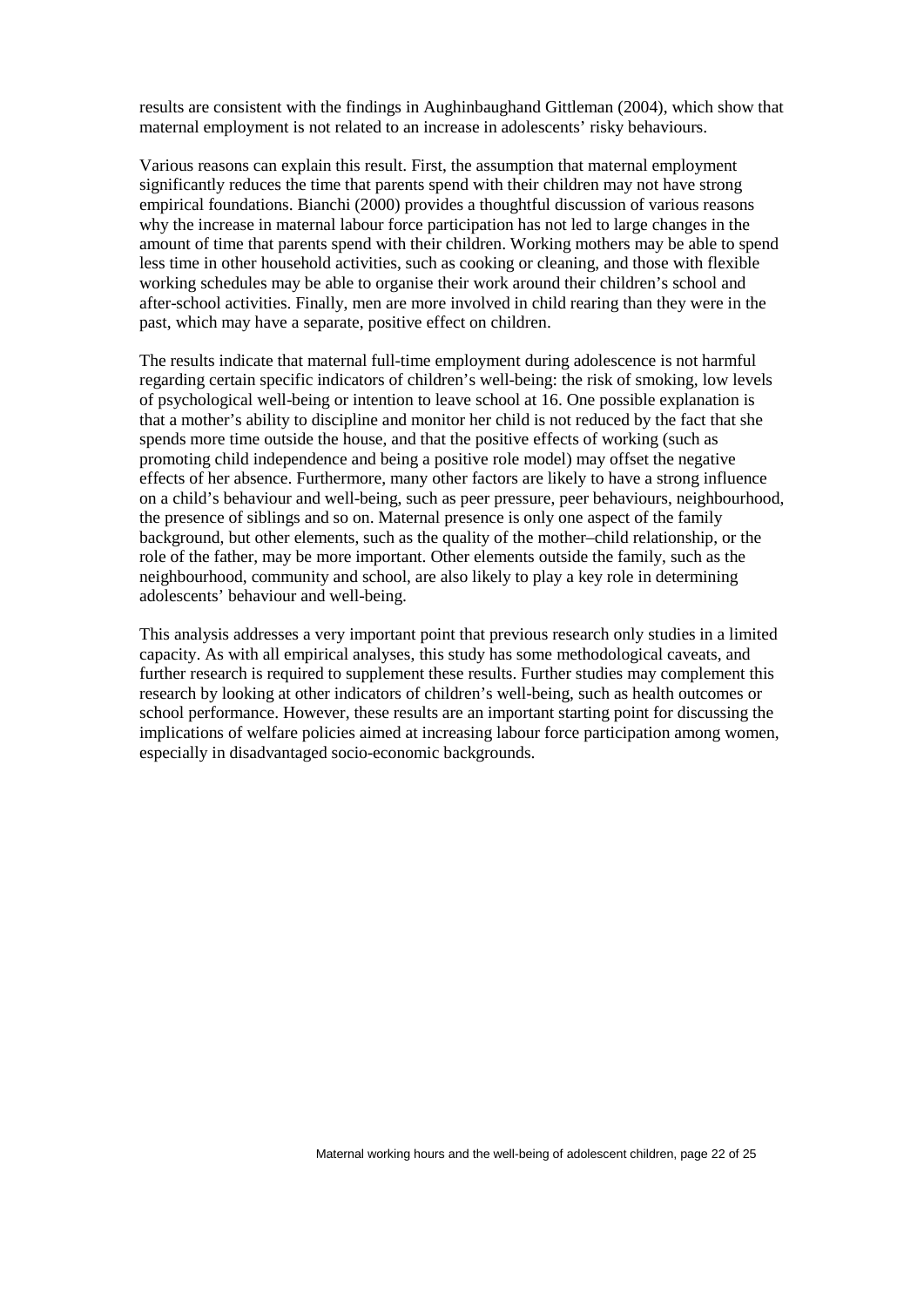#### **References**

- Aizer, A. (2004) Home alone: supervision after school and child behaviours. *Journal of Public Economics*, **88**, 1835–1848.
- Anderson, P. M., Butcher, K. F. and Levine, P. B. (2003) Maternal employment and overweight children. *Journal of Health Economics*, **22**, 477–504.
- Aughinbaugh, A. and Gittleman, M. (2004) Maternal employment and adolescents risky behaviour. *Journal of Health Economics*, **4**, 815–838.
- Baum, C. L. (2003) Does early maternal employment harm child development? An analysis of the potential benefits of leave taking. *Journal of Labor Economics*, **21**, 409–448.
- Berger, L. M., Hill, J. and Waldfogel, J. (2005) Maternity leave, early maternal employment, and child health and development in the US. *The Economic Journal*, **115**, 29–47.
- Bianchi, S. M. (2000) Maternal Employment and Time With Children: Dramatic Change or Surprising Continuity? *Demography*, **37**, 401–414.
- Bishop, J. (2011) The effect of maternal employment on youth overweight in Australia. *The Economic Record*, **87**, 92–107.
- Coleman, J. S. (1988) Social Capital in the Creation of Human Capital. *American Journal of Sociology*, **94**, 95–120.
- Ermisch J., Francesconi, M. and Pevalin, D. J. (2001) *Outcomes for children of poverty*. Department for Work and Pensions. Research Report 158.
- Gennetian, L. A., Loopo, L. and London, A. (2008) Maternal work-hours and adolescents' school outcomes among low income families in four urban counties. *Demography*, **45**, 31–53.
- Goldberg, W. A., Prause, J., Lucas-Thompson, R. and Himsel, A. (2008) Maternal employment and children's achievement in context: a meta-analysis of four decades of research. *Psychological Bulletin* **134**, 77–108.
- Greve, J. (2011) New results on the effect of maternal work hours on children's overweight status: Does the quality of child care matter? *Labour Economics*, **18**, 579–590.
- Guo, G. and Harris, K. M. (2000) The Mechanisms Mediating the Effects of Poverty on Children's Intellectual Development*. Demography*, **37**, 431–447.
- Han, W. J., Waldfoge, I. J. and Brooks-Gunn, J. (2001) The Effects of Early Maternal Employment on Later Cognitive and Behavioral Outcomes. *Journal of Marriage and Family*, **63**, 336–354.
- Harvey, E. (1999) Short-Term and Long-Term Effects of Early Parental Employment on Children of the National Longitudinal Survey of Youth. *Developmental Psychology*, **35**, 445–459.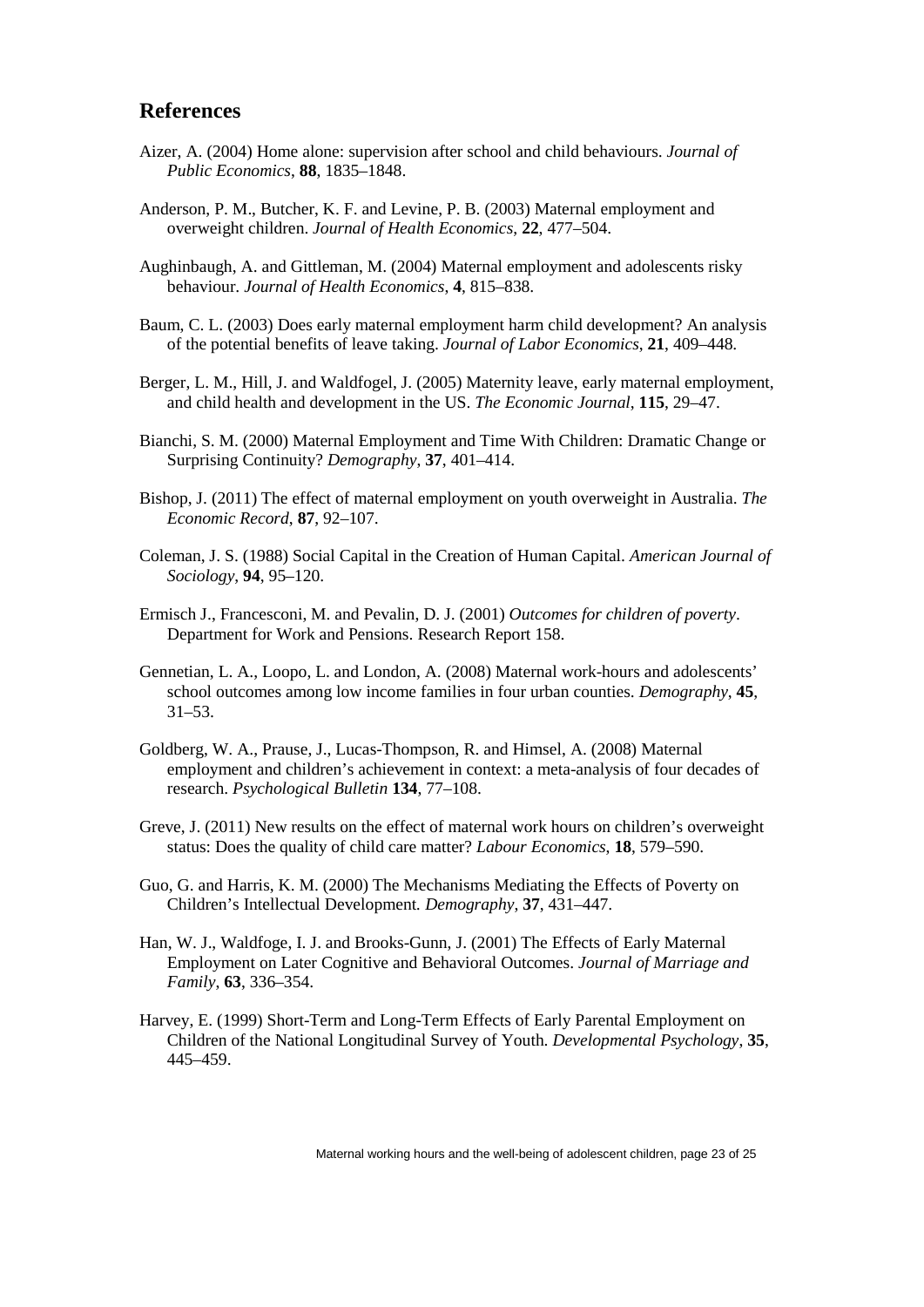Heckman, J. J. (2000) Policies to foster human capital. *Research in Economics*, **54**, 3–56.

HM Government (2004) *Every child matters*. London: Dfes Publications.

- Jacobs, J. A. and Gerson, K. (2004) *The Time Divide: Work, Family, and Gender Inequality*. Cambridge, MA: Harvard University Press.
- James-Burdumy, S. (2005) The effect of maternal labor force participation on child development. *Journal of Labor Economics* **23**, 177–211.
- Joshi, H. and Verrupoulou, G. (2000) *Maternal Employment and Child Outcomes*, London: Smith Institute Report.
- Kalil, A. and Ziol-Guest, K. M. (2005) Single Mothers' Employment Dynamics and Adolescent Well-Being. *Child Development*, **76**, 196–211.
- Kostiainen, E., Martelin, T., Kestila, L., Martikainen, P. and Koskinen, S. (2009) Employee, partner, and mother: woman's three roles and their implications for health. *Journal of Family Issues* **30**, 1122–1150.
- Lerner, J. V. and Ree Noh, E. (2000) Maternal Employment Influences on Early Adolescent Development: A Contextual View. In *Resilience Across Contexts: Family, Work, Culture and Community* (eds R. Taylor and M. C. Wang). NJ: Lawrence Erlbaum Associates.
- Lopoo, L. M. (2004). The Effect of Maternal Employment on Teenage Childbearing. *Journal of Population Economics*, **17**, 681–702.
- Lopoo, L. M. (2005) Maternal Employment and Latchkey Adolescents. *Social Service Review*, **79**, 602–623.
- Menaghan, E., Mott F., Cooksey E. and Jekielek, S. (2000) Work and family patterns: effects across generations. *Journal of Socio Economics*, **29**, 587–590.
- Miller, D. P. (2008) Maternal Nonstandard Work Schedules and Adolescent Overweight. *American Journal of Public Health*, **98**, 1495–1502.
- Morril, M. S. (2011) The effects of maternal employment on the health of school-age children. *Journal of Health Economics*, **30**, 240–257.
- Morrissey, T., Kalil, A. and Dunifon, R. (2011) Maternal Employment, Work Schedules, and Children's Body Mass Index. *Child Development*, **82**, 66–81.
- Muller, C. (1995) Maternal Employment, Parent Involvement, and Mathematic Achievement. *Journal of Marriage and the Family*, **57**, 85–100.
- Nathan, G. (1999) A review of sample attrition and representativeness in three longitudinal surveys, Office for National Statistics, London.

Office of National Statistics (2012) Families and Households, London.